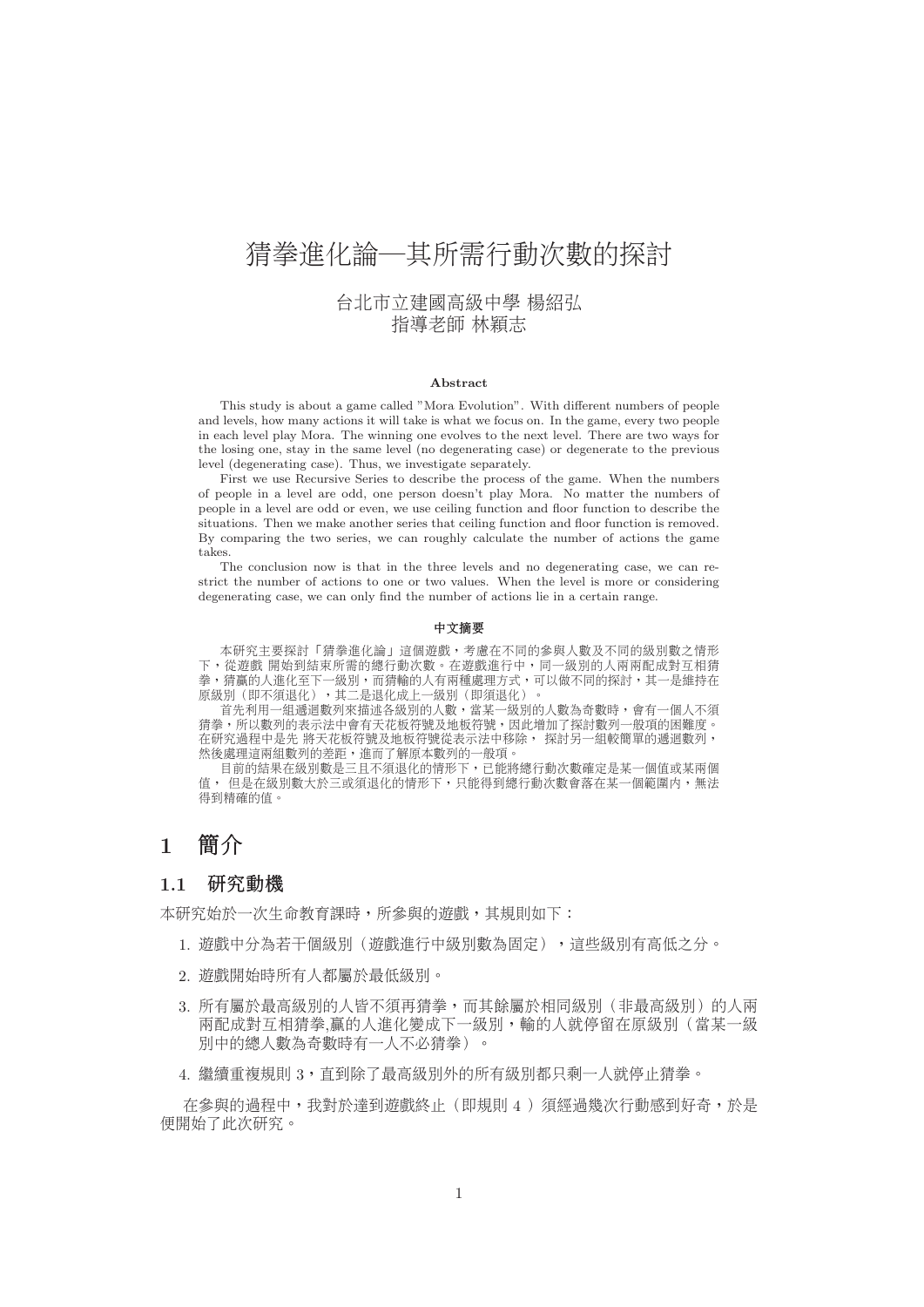## **1.2** 研究目的

- 1. <sup>希</sup>望能推算出在不同的總人<sup>數</sup> n <sup>及</sup>總級別<sup>數</sup> r <sup>下</sup>,達到遊戲終止狀態所需的行<sup>動</sup> 次數,並以 $f(n,r)$ 表示之。
- $2.$  希望改變部分遊戲規則,並得到在不同的總人數  $n$  及總級別數  $r$  下,達到遊戲終 止狀態所需的行動次數。

## **1.3** 名詞定義

- 1. 總人數為  $n \wedge n$ , 總級別數為  $r$  層, 並規定總人數須大於總級別數, 且總級別數須 至少為 2 , 即  $n \geq r \geq 2$  ,  $(n \in \mathbb{N}, r \in \mathbb{N})$
- 2. 定義第 1 層為最低級別, 第 r 層為最高級別, 其間層級依序排列。
- 3. <sup>一</sup>次行動定義為依照規<sup>則</sup> 3 <sup>能</sup>猜拳的所有人皆猜拳一次。
- 4. 將在總人數  $n \wedge \top$ ,  $k \wedge n$ 行動後, 第  $l$  層的人數以  $h_n(l,k)$  表示, 其中  $h_n(l,0)$  定 義為初始狀態人數,即  $h_n(1,0) = n$ ,  $h_n(2,0) = h_n(3,0) = \cdots = h_n(r,0) = 0$ , 特別 地,當探討同一個  $n$  的狀況時,簡化符號以  $h_n(l,k)$  表示。  $(1 \leq l \leq r, h_n(l, k) \in \mathbb{N} \cup \{0\}, k \in \mathbb{N} \cup \{0\})$
- 5. 當  $h_n(r, \tilde{k}) = n r + 1$ ,  $h_n(r 1, \tilde{k}) = h_n(r 2, \tilde{k}) = \cdots = h_n(1, \tilde{k}) = 1$  時,此時無<br>注重准行任何猎巻,即游戲纹正,將晶小的正敕數  $\tilde{\iota}$  完義為總行動次數,並以 <sup>k</sup>) = <sup>n</sup> <sup>−</sup> <sup>r</sup> <sup>+</sup> <sup>1</sup>, hn(<sup>r</sup> <sup>−</sup> <sup>1</sup>, ˜ <sup>k</sup>) = <sup>h</sup>n(<sup>r</sup> <sup>−</sup> <sup>2</sup>, ˜ <sup>k</sup>)=⋯= <sup>h</sup>n(1, ˜ <sup>法</sup>再進行任何猜拳,即遊戲終止,將最小的正整數 ˜ k <sup>定</sup>義為總行動次數,並以 f(n, r) 表示 (f(n, r) ∈ N) , 即 f(n, r) = min{k|h<sub>n</sub>(r, k) = n − r + 1, h<sub>n</sub>(r − 1, k) =  $h_n(r-2, k) = \dots = h_n(1, k) = 1, k \in \mathbb{N}$  °
- 6. <sup>若</sup><sup>將</sup> 1.1 <sup>研</sup>究動機遊戲規<sup>則</sup> 3 <sup>中</sup>的「輸的人就停留在原級別」更改為「輸的人須<sup>下</sup> 降一個級別,而若已在最下層級別則不必下降」, 在這樣的狀況下 總行動次數以  $q(n,r) \nexists \overrightarrow{\pi} \circ (q(n,r) \in \mathbb{N})$

$$
k = 0 \quad 1 \quad 2 \quad 3 \quad 4
$$
  
\n
$$
\text{Im } f(5,3) = 4 \rightarrow \begin{array}{cccccc} & k & 0 & 1 & 2 & 3 & 4 \\ & h_5(3,k) & 0 & 0 & 1 & 2 & 3 \\ & h_5(2,k) & 0 & 2 & 2 & 2 & 1 \\ & h_5(1,k) & 5 & 3 & 2 & 1 & 1 \end{array}
$$
  
\n
$$
g(5,3) = 7 \rightarrow \begin{array}{cccccc} & h_5(3,k) & 0 & 0 & 1 & 1 & 2 & 2 & 3 & 3 \\ & h_5(2,k) & 0 & 0 & 1 & 1 & 2 & 2 & 3 & 3 \\ & h_5(2,k) & 0 & 2 & 1 & 2 & 1 & 2 & 0 & 1 \\ & h_5(1,k) & 5 & 3 & 3 & 2 & 2 & 1 & 2 & 1 \end{array}
$$

7. 天花板符號 [ $x$ ] 為不小於  $x$  的最小整數; 地板符號  $|x|$  為不大於  $x$  的最大整數。

 $\circ$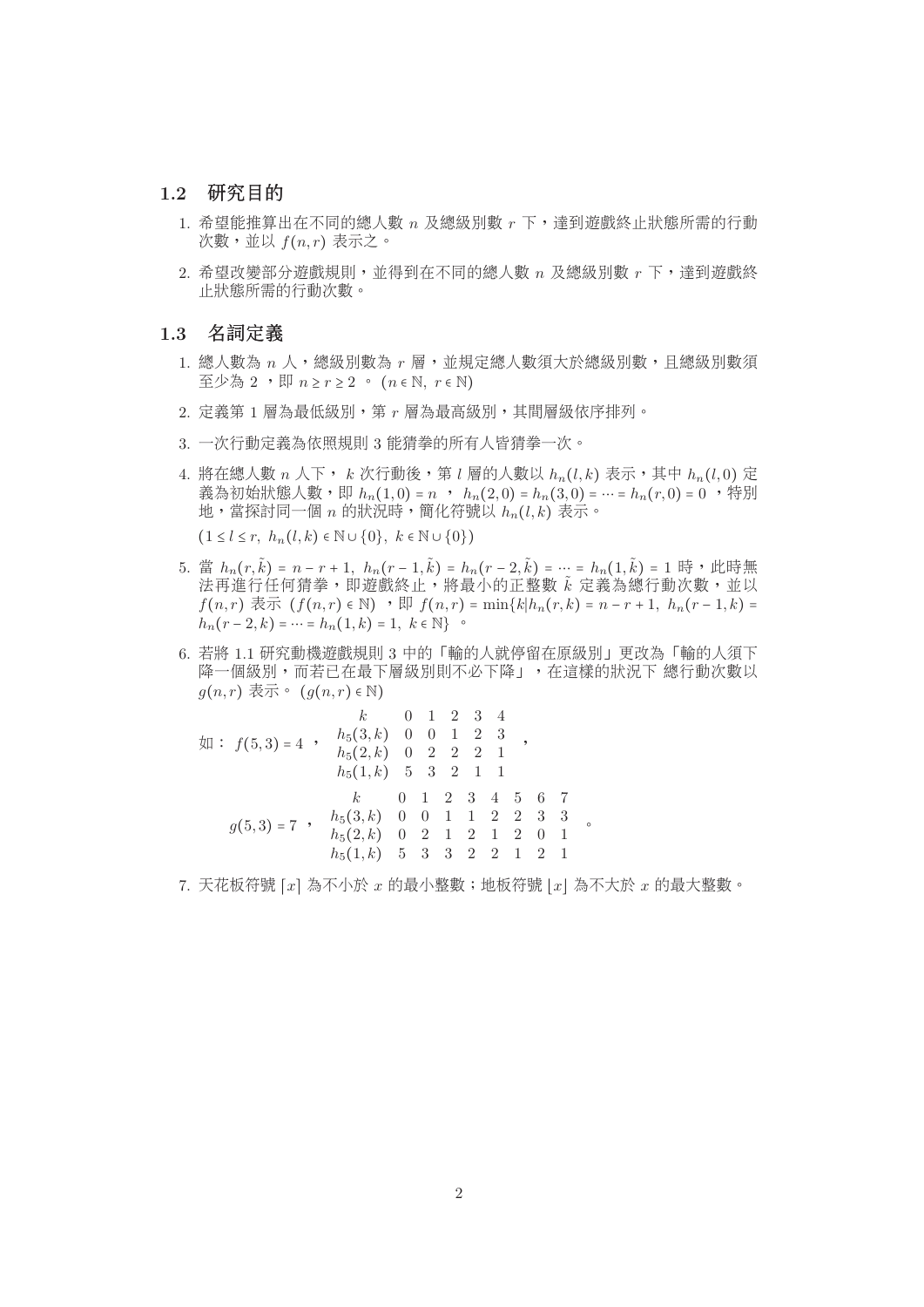# **1.4** 主要結果

定理 **1.**

$$
f(n,2) = \lceil \log_2 n \rceil
$$

定理 **5.**

$$
\hat{f}(n,3) - 2 \le f(n,3) \le \hat{f}(n,3) + 1
$$
,  $\sharp \uparrow \hat{f}(n,3) = \min \left\{ k \middle| \frac{k}{2^k} \le 1, k \in \mathbb{N} \right\}$ .

$$
\begin{aligned}\n\mathbf{\mathcal{E}} \mathbf{\mathcal{H}} \mathbf{8.} \\
&\Leftrightarrow x = \begin{bmatrix} \log_2 n \\ \log_2 s \end{bmatrix}, s = \begin{bmatrix} \frac{nx}{2^x} \\ \frac{y}{2^x} \end{bmatrix}, \\
f(n,3) = \begin{cases}\nx + \lfloor \log_2 s \rfloor & \text{if } x + \lfloor \log_2 s \rfloor + 1, & \text{if } s = 2^t, t \in \mathbb{N} \\
& \text{if } s = 2^t + 1, t \in \mathbb{N}, s - 1 < \frac{x}{2^x} \times n < s - \frac{1}{2} \\
& \text{if } x + \lfloor \log_2 s \rfloor + 1, & \text{if } x + \lfloor \log_2 s \rfloor + 1.\n\end{cases}\n\end{aligned}
$$

定理 **10.**

$$
f(n,3) = 2^t + t
$$
 ,  $\sharp \sharp 2^{2^t-1} + 1 \le n \le 2^{2^t}$  ,  $\sharp \sharp \vdash t \in \mathbb{N}$ 

定理 **15.**

$$
f(n,r) = \begin{cases} \left[ \log_2([y]+i) \right] \cdot \# \psi \cdot 2 - r \leq i \leq r-2 \cdot i \in \mathbb{Z} \cdot \# [y] - 1 < y < [y] - \frac{1}{2} ; \\ \left[ \log_2([y]+i) \right] \cdot \# \psi \cdot 3 - r \leq i \leq r-2 \cdot i \in \mathbb{Z} \cdot \# [y] - \frac{1}{2} < y < [y] \end{cases}
$$

$$
-\n 2\pi + x = f(n, r-1), \quad\n y = \frac{1}{2^x} \times \frac{1}{(r-2)!} \times x(x-1)(x-2)\cdots(x-r+3) \times n \quad
$$

定理 **17.**

$$
g(n,2) = \lceil \log_2 n \rceil
$$

定理 **25.**

$$
\hat{g}(n,3) - 8 \le g(n,3) \le \hat{g}(n,3) + 8 \quad \text{if } n \ge 12,
$$

其中

$$
\hat{g}(n,3) = \min\left\{k \mid \frac{F_{k+1}}{2^k} \times n \le 1, \ k \in \mathbb{N}\right\} + 1, \ F_{l+2} = F_l + F_{l+1}, \ F_0 = 0, F_1 = 1 \ \ \text{or} \ \ \hat{g}(n,3) = \min\left\{k \mid \frac{F_{k+1}}{2^k} \times n \le 1, \ k \in \mathbb{N}\right\} + 1, \ F_{l+2} = F_l + F_{l+1}, \ F_0 = 0, F_1 = 1 \ \ \text{or} \ \ \hat{g}(n,3) = \min\left\{k \mid \frac{F_{k+1}}{2^k} \times n \le 1, \ k \in \mathbb{N}\right\} + 1, \ F_{l+3} = F_l + F_{l+1}, \ F_0 = 0, F_1 = 1 \ \ \text{or} \ \ \hat{g}(n,3) = \min\left\{k \mid \frac{F_{k+1}}{2^k} \times n \le 1, \ k \in \mathbb{N}\right\} + 1, \ F_{l+4} = F_l + F_{l+1}, \ F_0 = 0, F_1 = 1 \ \ \text{or} \ \ \hat{g}(n,3) = \min\left\{k \mid \frac{F_{k+1}}{2^k} \times n \le 1, \ k \in \mathbb{N}\right\} + 1, \ F_{l+5} = F_l + F_{l+1}, \ F_0 = 0, F_1 = 1 \ \ \text{or} \ \ \hat{g}(n,3) = \min\left\{k \mid \frac{F_{k+1}}{2^k} \times n \le 1, \ k \in \mathbb{N}\right\} + 1, \ F_{l+6} = F_l + F_{l+1}, \ F_0 = 0, F_1 = 1 \ \ \text{or} \ \ \hat{g}(n,3) = \min\left\{k \mid \frac{F_{k+1}}{2^k} \times n \le 1, \ k \in \mathbb{N}\right\} + 1, \ F_{l+7} = F_l + F_{l+1}, \ F_0 = 0, F_1 = 1 \ \ \text{or} \ \ \hat{g}(n,3) = \min\left\{k \mid \frac{F_{k+1}}{2^k} \times n \le 1, \ k \in \mathbb{N}\right\} + 1, \ F_0 = 0, F_1 = 0, F
$$

定理 **26.**

$$
g(n, 3) \ge \min \left\{ k \left| \frac{F_k}{2^k} > \frac{21}{16n}, \ k \in \mathbb{N} \right\} + 1, \ \ \nexists \forall \ F_{l+2} = F_l + F_{l+1}, \ F_0 = 0, F_1 = 1 \right\}
$$

定理 **28.**

$$
8+\min\left\{k\left|\left(\frac{11}{15}\right)^k\leq \frac{5}{n-\left\lfloor\frac{n}{4}\right\rfloor},\ k\in\mathbb{N}\right.\right\}\leq g(n,3)\leq 8+\max\left\{k\left|\left(\frac{11}{12}\right)^k\geq \frac{5}{n-\left\lfloor\frac{n}{4}\right\rfloor},\ k\in\mathbb{N}\right.\right\}
$$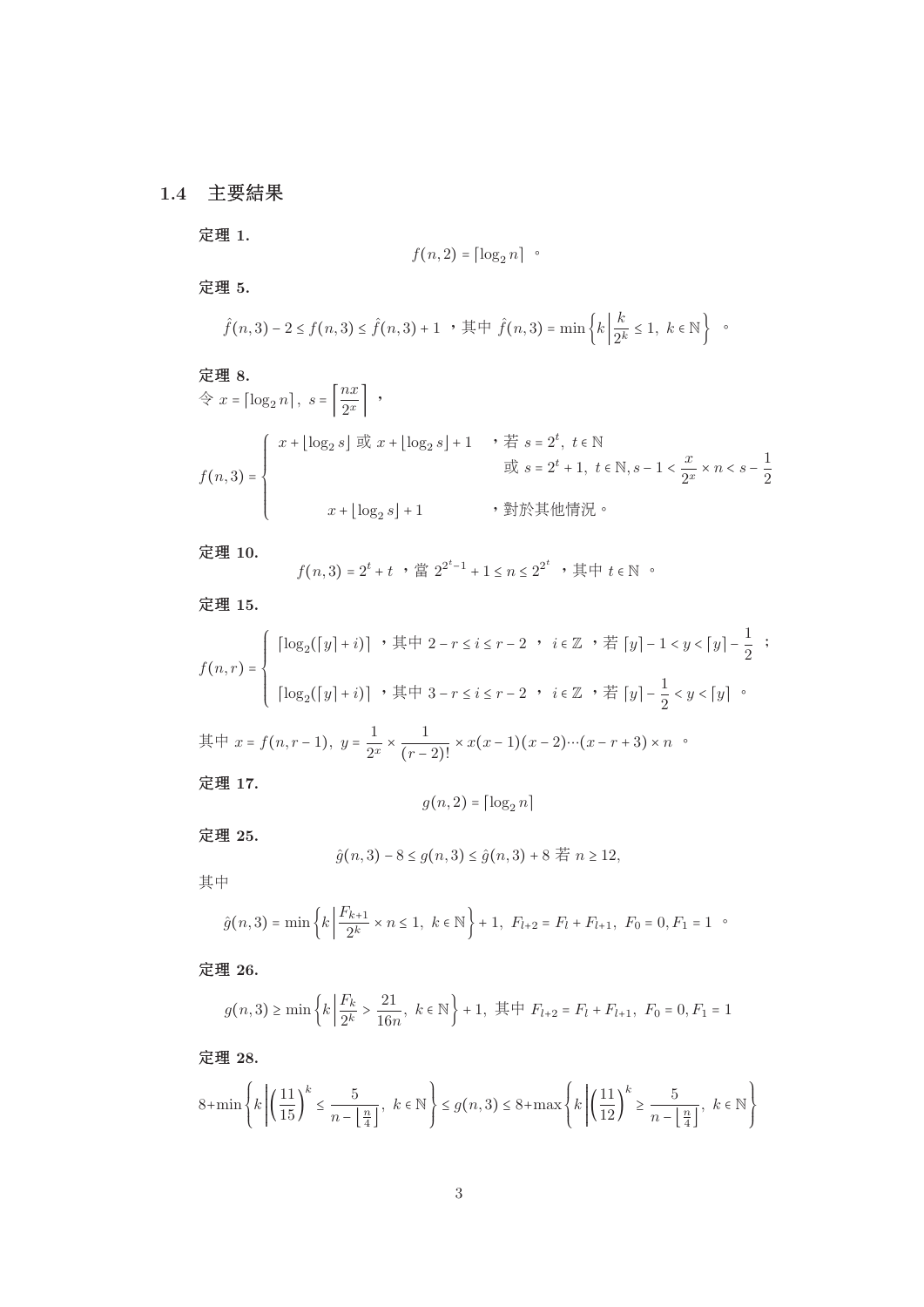# **2** 研究過程

**2.1** 天花板符號、地板符號基本性質

性質 **1.**

$$
\left\lceil \frac{q}{p} - t \right\rceil = \left\lceil \frac{q}{p} \right\rceil \quad , \n\equiv \pm p, q \in \mathbb{N}, \ 0 \le t < \frac{1}{p} \quad \text{or} \quad
$$

證明*.*

<sup>若</sup>不成立,則必存在整數 m <sup>滿</sup><sup>足</sup> <sup>q</sup> p <sup>−</sup> <sup>t</sup> <sup>≤</sup> <sup>m</sup> <sup>&</sup>lt; <sup>q</sup> p ,使<sup>得</sup> ⌈ q p <sup>−</sup> <sup>t</sup>⌉ = m, ⌈ q  $\begin{array}{c} \frac{q}{p} \\ \frac{p}{p} \end{array} = m + 1$ , 即 q − 1 < q − pt ≤ pm < q ,顯然矛盾(因在連續整數 q − 1 和 q 之間不存在整數 pm ),<br>故原命題成立。 故原命題成立。

性質 **2.**

$$
\left\lceil \frac{q}{p} + t \right\rceil = \left\lceil \frac{q}{p} \right\rceil \quad , \n\equiv \pm p, q \in \mathbb{N}, \ 0 \le t < \frac{1}{p} \quad \text{or} \quad
$$

證明*.*

若不成立,則必存在整數 m 滿足  $\frac{q}{p} \leq m < \frac{q}{p} + t$  ,使得  $\left\lfloor \frac{q}{p} \right\rfloor$ <br>c nm < a + nt < a + 1 ,顯然矛盾(因在連續整數 a 和 a + 1  $\begin{bmatrix} \frac{\mathbb{1}}{p} + t \ p \end{bmatrix} = m, \ \begin{bmatrix} \frac{\mathbb{1}}{p} \ \frac{\mathbb{1}}{p} \end{bmatrix}$  $\left[\begin{array}{c} \frac{q}{p} \\ \frac{1}{p} \end{array}\right] = m - 1$ , 即 q < pm ≤ q + pt < q + 1 ,顯然矛盾(因在連續整數 q 和 q + 1 之間不存在整數 pm ),<br>故原命題成立。

性質 **3.**

$$
\left\lceil \frac{\left\lfloor \frac{m}{2} \right\rfloor}{2^t} \right\rceil = \left\lceil \frac{m}{2^{t+1}} \right\rceil , \quad \text{if } \forall m, t \in \mathbb{N} \circ
$$

證明*.*

討論 m <sup>的</sup>奇偶:

$$
(1) \quad \stackrel{\text{# }}{=} m = 2p \left( p \in \mathbb{N} \right) \quad \text{# } \left| \frac{1}{2} \pm \frac{1}{2} \right| = \left| \frac{p}{2^t} \right| = \left| \frac{2p}{2^{t+1}} \right| = \left| \frac{m}{2^{t+1}} \right|
$$
\n
$$
(2) \quad \stackrel{\text{# }}{=} m = 2p - 1 \left( p \in \mathbb{N} \right) \quad \text{# } \left| \pm \pm \frac{1}{2^t} \right| = \left| \frac{2p - 1}{2^t} \right| = \left| \frac{p}{2^t} \right| \quad \text{# } \left| \frac{p}{2^t} \right| = \left| \frac{p}{2^t} \right| \quad \text{# } \left| \frac{p}{2^t} \right| = \left| \frac{2p - 1}{2^{t+1}} \right| = \left| \frac{p}{2^t} \right| \quad \text{# } \left| \frac{p}{2^t} \right| = \left| \frac{m}{2^t} \right| = \left| \frac{m}{2^{t+1}} \right|
$$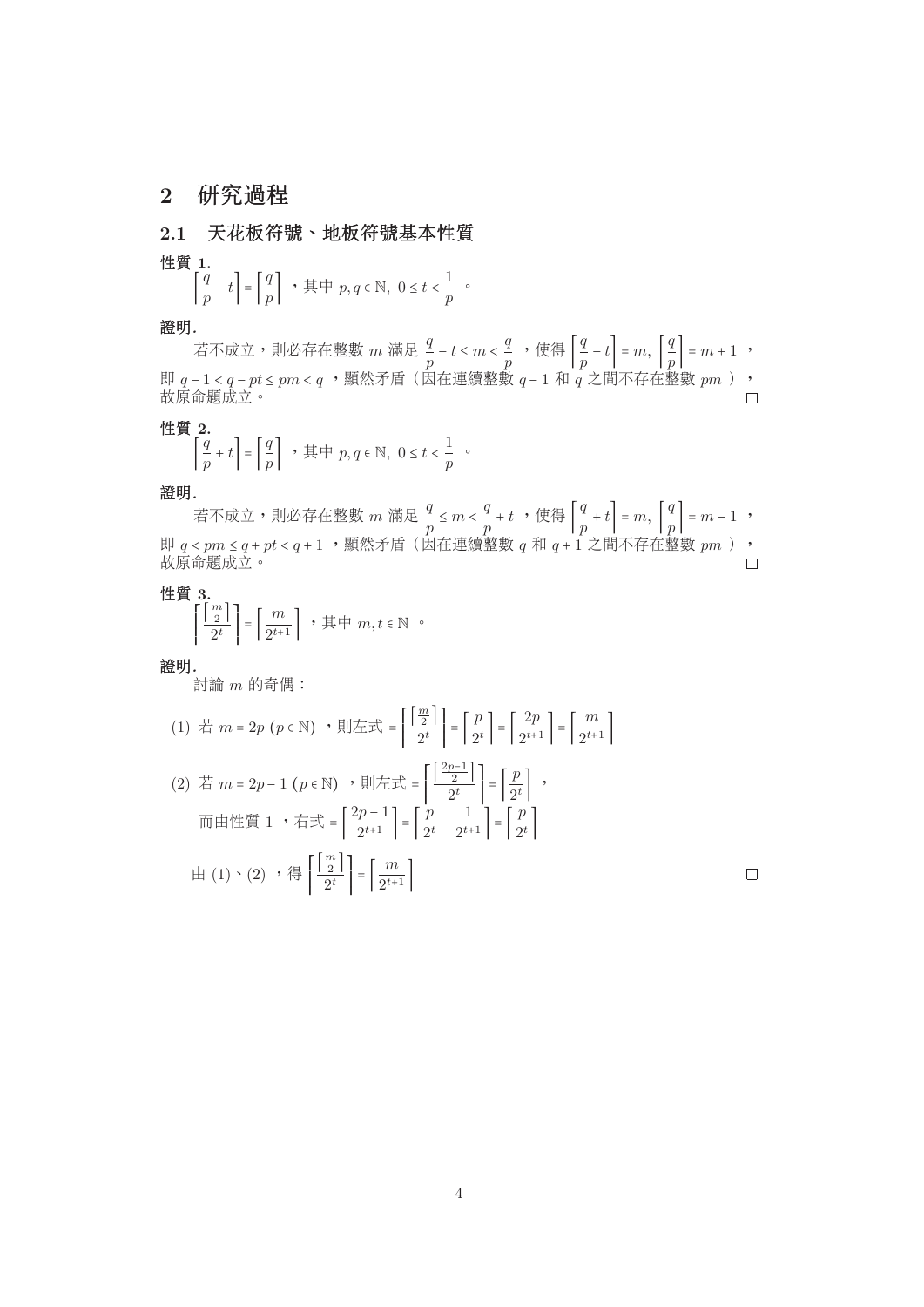# $2.2$  研究  $f(n, 2)$  的一般式

首先將其狀態寫成遞迴數列的形式:

$$
\begin{cases}\nh(2,k) = h(2,k-1) + \left\lfloor \frac{h(1,k-1)}{2} \right\rfloor \\
h(1,k) = \left\lceil \frac{h(1,k-1)}{2} \right\rceil\n\end{cases}
$$

 $(k \in \mathbb{N}, h(2, 0) = 0, h(1, 0) = n)$ 

定理 **1.**

 $f(n, 2) = \lfloor \log_2 n \rfloor$ 

證明*.*

<sup>由</sup>性<sup>質</sup> 3 ,

$$
h(1,k) = \left\lceil \frac{h(1,k-1)}{2} \right\rceil = \left\lceil \frac{\left\lceil \frac{h(1,k-2)}{2} \right\rceil}{2} \right\rceil = \left\lceil \frac{h(1,k-2)}{2^2} \right\rceil = \dots = \left\lceil \frac{h(1,0)}{2^k} \right\rceil = \left\lceil \frac{n}{2^k} \right\rceil = \left\lceil 2^{\log_2 n - k} \right\rceil
$$

因此,

$$
h(1,k) = 1 \Leftrightarrow \log_2 n - k \le 0 \Leftrightarrow k \ge \log_2 n
$$

故  $f(n, 2) = \lceil \log_2 n \rceil$ 。

 $\Box$ 

# $2.3$  研究  $f(n, 3)$  的一般式

f(n, 3) <sup>主</sup>要的結果見定<sup>理</sup> **<sup>6</sup>** 。 首先將其狀態寫成遞迴數列的形式:

$$
\begin{cases}\n h(3,k) = h(3,k-1) + \left\lfloor \frac{h(3,k-1)}{2} \right\rfloor \\
 h(2,k) = \left\lceil \frac{h(2,k-1)}{2} \right\rceil + \left\lfloor \frac{h(1,k-1)}{2} \right\rfloor \\
 h(1,k) = \left\lceil \frac{h(1,k-1)}{2} \right\rceil\n\end{cases}
$$

 $(k \in \mathbb{N}, h(3,0) = h(2,0) = 0, h(1,0) = n)$  。 但無法如同  $f(n, 2)$  輕鬆寫出一般式,故將天花板符號、地板符號去除並進行比較,定義 數列  $\hat{h}(3, k) \sim \hat{h}(2, k) \sim \hat{h}(1, k)$ :

$$
\begin{cases} \hat{h}(3,k) = \hat{h}(3,k-1) + \frac{\hat{h}(3,k-1)}{2} \\ \hat{h}(2,k) = \frac{\hat{h}(2,k-1)}{2} + \frac{\hat{h}(1,k-1)}{2} \\ \hat{h}(1,k) = \frac{\hat{h}(1,k-1)}{2} \end{cases}
$$

 $(k \in \mathbb{N}, \hat{h}(3,0) = \hat{h}(2,0) = 0, \hat{h}(1,0) = n)$  $\hat{A}$ 在此我們定義其總行動次數為滿足  $\hat{h}(2, k) \leq 1$  的最小正整數  $k$ , 並以  $\hat{f}(n, 3)$  表示, 即

$$
\hat{f}(n,3) = \min\{k|\hat{h}(2,k) \le 1, \ k \in \mathbb{N}\}\
$$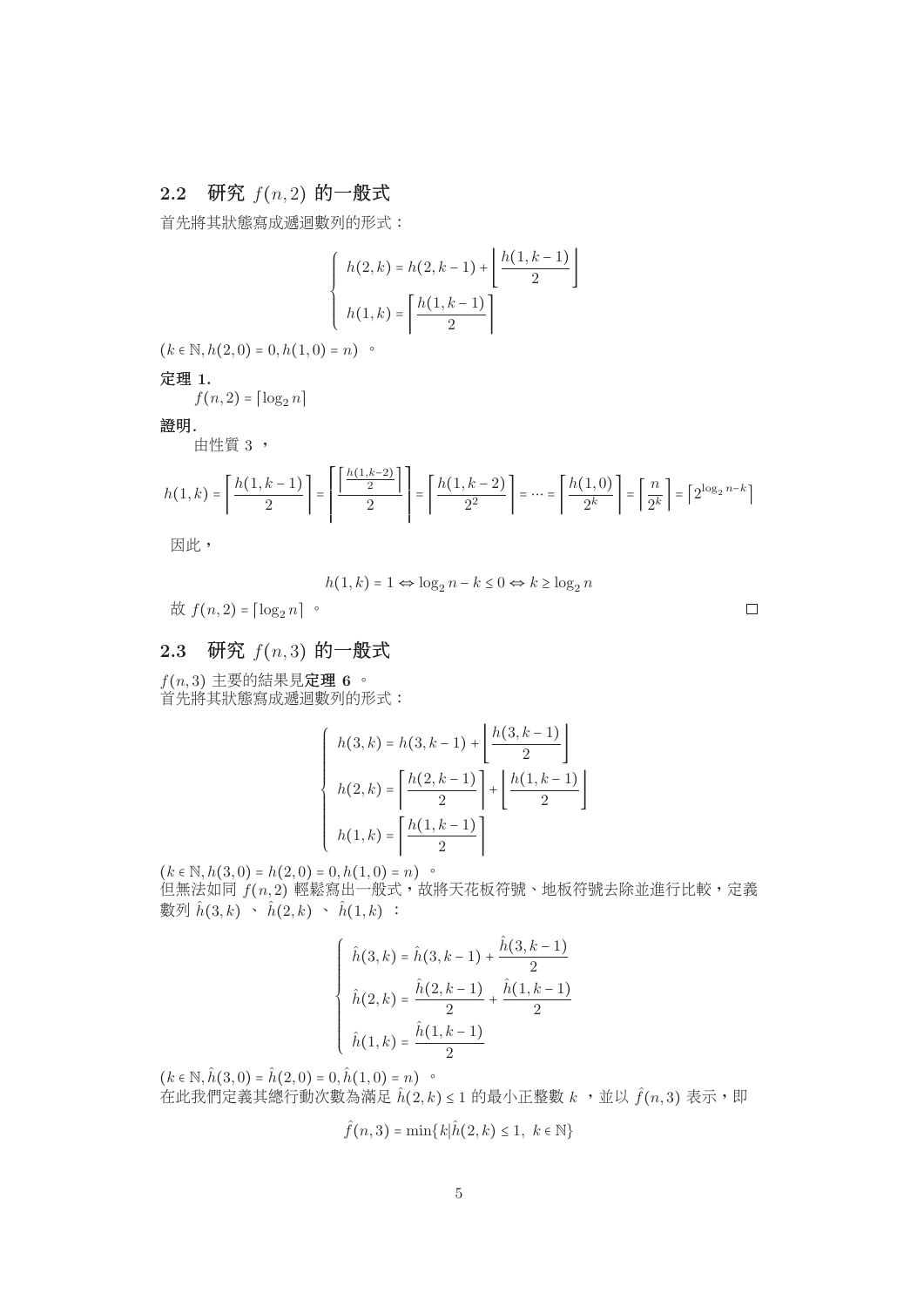先推出  $h(1, k) \sim \hat{h}(1, k)$  的一般式及  $h(1, k)$  與  $\hat{h}(1, k)$  之間的差距:

定理 **2.**

$$
h(1,k) = \left\lceil \frac{n}{2^k} \right\rceil, \ \hat{h}(1,k) = \frac{n}{2^k}, \ 0 \le h(1,k) - \hat{h}(1,k) < 1 \quad \circ
$$

證明*.*

<sup>由</sup>性<sup>質</sup> 3

$$
h(1,k) = \left\lceil \frac{h(1,k-1)}{2} \right\rceil = \left\lceil \frac{\left\lceil \frac{h(1,k-2)}{2} \right\rceil}{2} \right\rceil = \left\lceil \frac{h(1,k-2)}{2^2} \right\rceil = \dots = \left\lceil \frac{h(1,0)}{2^k} \right\rceil = \left\lceil \frac{n}{2^k} \right\rceil = \left\lceil 2^{\log_2 n - k} \right\rceil
$$

而  $\hat{h}(1,k) = \frac{h(1,k-1)}{2} =$ <br>定義,得  $0 \le h(1,k) - \hat{h}(1)$  $\frac{h(1,k-2)}{2}$  $\frac{\frac{2}{2}}{2}$  =  $\frac{h(1,k-2)}{2^2}$  = … =  $\frac{h(1,0)}{2^k}$  =  $\frac{n}{2^k}$  ,且由天花板符號的 定義,得 0 ≤ h(1, k) − h(1, k) < 1 。

接下來討論 $\hat{h}(2, k)$ 的一般式:

定理 **3.**

 $\hat{h}(2,k) = \frac{\kappa}{2^k} \times n$  .

證明*.*

, .<br>利用**定理** 2 及  $\hat{h}(2, k)$  的定義可得

$$
\hat{h}(2,k) = \frac{\hat{h}(2,k-1)}{2} + \frac{\hat{h}(1,k-1)}{2}
$$
\n
$$
= \frac{\hat{h}(2,k-1)}{2} + \frac{n}{2^k}
$$
\n
$$
= \frac{\frac{\hat{h}(2,k-2)}{2} + \frac{\hat{h}(1,k-2)}{2}}{2} + \frac{n}{2^k}
$$
\n
$$
= \frac{\hat{h}(2,k-2)}{4} + \frac{n}{2^k} + \frac{n}{2^k}
$$
\n
$$
= \frac{\hat{h}(2,0)}{2^k} + \frac{n}{2^k} \times n
$$
\n
$$
= \frac{k}{2^k} \times n
$$

 $\Box$ 

當然,因 $\hat{h}(3, k) + \hat{h}(2, k) + \hat{h}(1, k) = n$ ,  $\hat{h}(3, k)$ 的一般式也可推出:

$$
\hat{h}(3,k) = n - \frac{n}{2^k} - \frac{nk}{2^k}
$$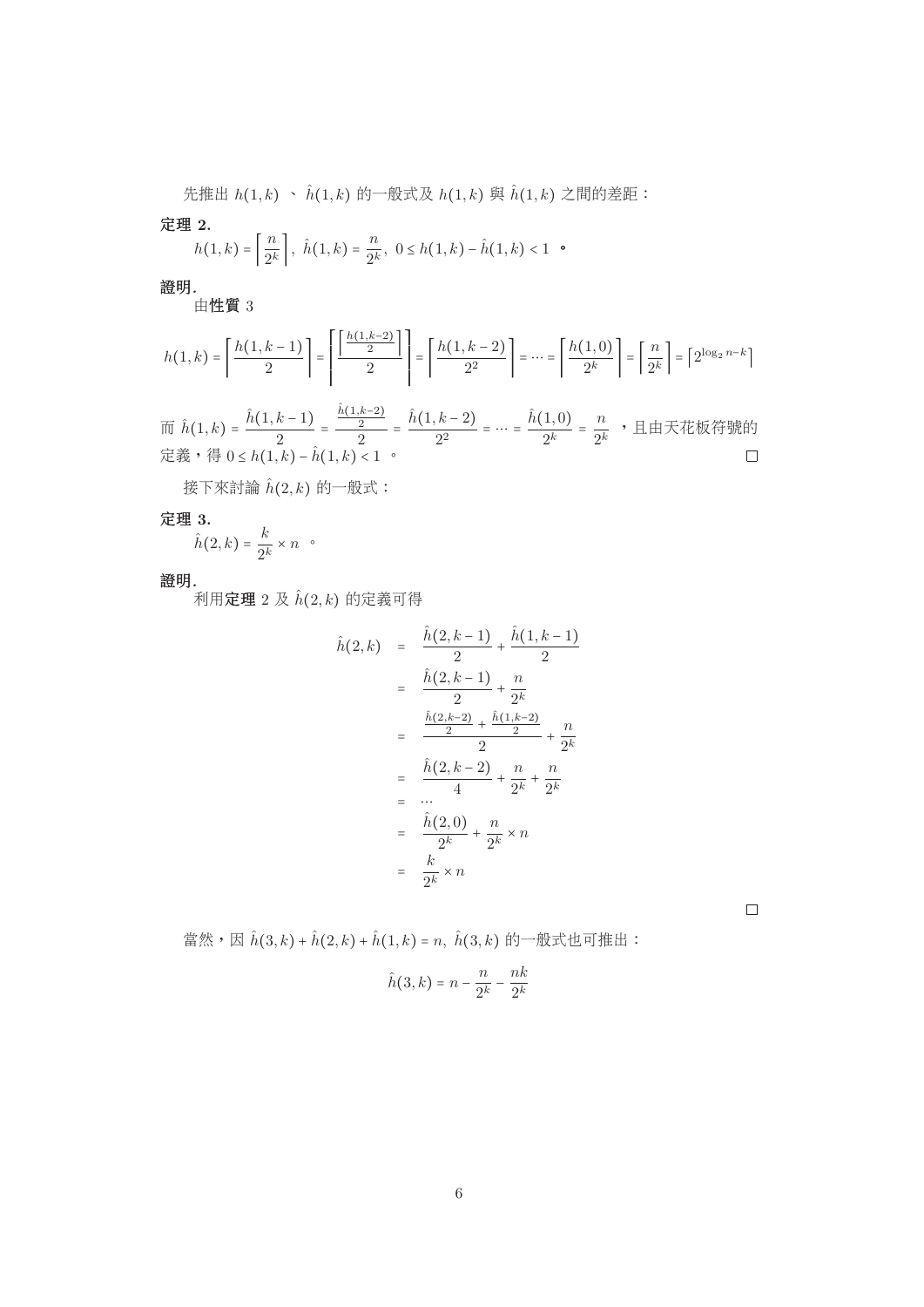接著,為了解決原題,以下討論  $h(2, k)$  和  $\hat{h}(2, k)$  之間的差距:

定理 **4.**

 $-1 < h(2, k) - \hat{h}(2, k) < 2$ 

證明*.*

利用數學歸納法:

- 1. 當  $k = 0$  時,  $h(2,0) \hat{h}(2,0) = 0 0 = 0, -1 < 0 < 2$  成立。
- 2. 若  $k = t$  時原命題成立,即 1 < h(2, t) h(2, t) 。
- 3. 當 k = t + 1 時 , h(2, t + 1) − h(2, t + 1) =  $\left| \frac{h(2,t)}{2} \right| \frac{h(2,t)}{2} + \left[ \frac{h(1,t)}{2} \right] \frac{h(1,t)}{2}$ , 接下來,利用歸納假設及 $h(2,t)$ 和 $h(1,t)$ 的奇偶性分別討論:
	- $(1)$  若  $h(2,t)$  為奇數,  $h(1,t)$  為奇數, 則

$$
h(2, t+1) - \hat{h}(2, t+1) = \frac{h(2, t) - \hat{h}(2, t) + 1}{2} + \frac{h(1, t) - \hat{h}(1, t) - 1}{2}
$$
  
in  $\mathbb{E}[\mathbb{H} \ 2 \ \cdot \ -\frac{1}{2} < h(2, t+1) - \hat{h}(2, t+1) < \frac{3}{2}]$ 

(2) 若  $h(2,t)$  為奇數,  $h(1,t)$  為偶數,則

$$
h(2,t+1) - \hat{h}(2,t+1) = \frac{h(2,t) - \hat{h}(2,t) + 1}{2} + \frac{h(1,t) - \hat{h}(1,t)}{2}
$$

由定理 2 ,  $0 < h(2, t+1) - \hat{h}(2, t+1) < 2$ (3) 若  $h(2,t)$  為偶數,  $h(1,t)$  為奇數, 則

$$
h(2, t+1) - \hat{h}(2, t+1) = \frac{h(2, t) - \hat{h}(2, t)}{2} + \frac{h(1, t) - \hat{h}(1, t) - 1}{2}
$$

由定理 2 ,  $-1 < h(2, t+1) - \hat{h}(2, t+1) < 1$  $(4)$  若  $h(2,t)$  為偶數,  $h(1,t)$  為偶數, 則

$$
h(2, t+1) - \hat{h}(2, t+1) = \frac{h(2, t) - h(2, t)}{2} + \frac{h(1, t) - h(1, t)}{2}
$$
  
in  $\mathbb{E}[\mathbb{H}(2, t+1) - \hat{h}(2, t+1) < \frac{3}{2}]$ 

綜合 (1)∼(4) , −1 < h(2, t + 1) − ĥ(2, t + 1) < 2 ,由數學歸納法得證。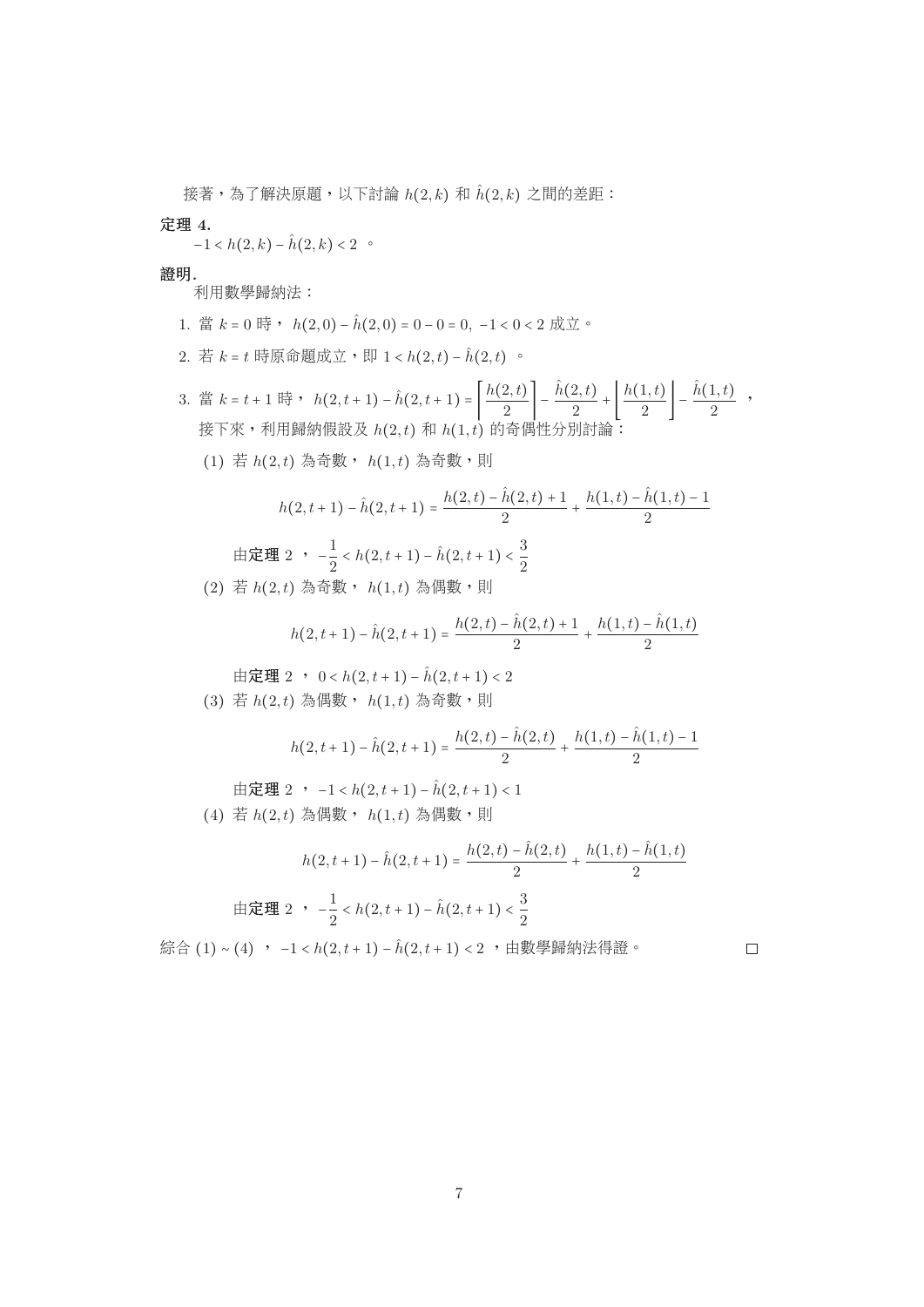以下利用兩種不同的觀點計算 $f(n, 3)$ ,分別得出定理 5 與定理 7:

定理 **5.**

 $\hat{f}(n,3) - 2 \le f(n,3) \le \hat{f}(n,3) + 1$ 

證明*.*

根據  $f(n, 3)$  的定義,  $n ≥ 3$ , 而當  $n = 3, 4, 5$  時, 直接計算可得下表:

| (n,3)<br>(n,3) | Ίl |  |  |
|----------------|----|--|--|
|                |    |  |  |
|                |    |  |  |

 $\mathbb{E}$  因此當 n = 3,4,5 時結論成立,故接下來考慮 n ≥ 6 的情況,根據  $\hat{f}(n,3)$  的定義及定 理 3,

$$
\hat{f}(n,3) = \min\left\{k \mid \frac{k}{2^k} \leq \frac{1}{n}, \ k \in \mathbb{N}\right\}
$$

由此式可知,當  $n \geq 6$  時,  $\hat{f}(n,3) \geq 5$  。

根據  $\hat{f}(n,3)$  的定義,得 0 <  $\hat{h}(2,\hat{f}(n,3))$  ≤ 1,  $\hat{h}(2,\hat{f}(n,3) - 1)$  > 1, 由定理 4, 可得 −1 < h(2, $\hat{f}(n,3)$ ) < 3 , 即 h(2, $\hat{f}(n,3)$ ) = 1 或 2 , 因為 0 < h(2, $\hat{f}(n,3)$ ) ≤ 1 ,加上  $\hat{h}(2, k)$ ,  $\hat{h}(1, k)$  的定義,易得  $0 < h(1, \hat{f}(n, 3)) < 1$  ,再利用定理 2 ,可得  $0 < h(1, \hat{f}(n, 3)) < 2$ ,  $\overline{\mathbb{E}}$   $h(1, \hat{f}(n, 3)) = 1$ ,  $\overline{\mathbb{E}}$   $\overline{\mathbb{E}}$ ,

$$
\hat{h}(2,\hat{f}(n,3)-3) = \left\lceil \frac{h(2,\hat{f}(n,3))}{2} \right\rceil + \left\lfloor \frac{h(1,\hat{f}(n,3))}{2} \right\rfloor = 1 + 0 = 1
$$

故  $f(n, 3) \leq \hat{f}(n, 3) + 1$  。另一方面,根據定理 3,

$$
\hat{h}(2, \hat{f}(n,3) - 3) = \frac{\hat{f}(n,3) - 3}{2\hat{f}(n,3) - 3} \times n = \frac{\hat{f}(n,3) - 1}{2\hat{f}(n,3) - 1} \times \frac{4(\hat{f}(n,3) - 3)}{\hat{f}(n,3) - 1} \times n
$$

$$
= \hat{h}(2, \hat{f}(n,3) - 1) \times \frac{4(\hat{f}(n,3) - 3)}{\hat{f}(n,3) - 1}
$$

因為  $f(n, 3) \ge 5$  , 加上  $\hat{h}(2, \hat{f}(n, 3) - 1) > 1$  , 故 $\hat{h}(2, \hat{f}(n, 3) - 3) > 2$  , 根據定理 4 ,  $h(2, \hat{f}(n, 3) - 3) > 1$  , 即  $f(n, 3) \ge \hat{f}(n, 3) - 2$  , 得證 。  $h(2, \hat{f}(n,3) - 3) > 1$ , 即  $f(n, 3) \geq \hat{f}(n, 3) - 2$ , 得證。

由定理 5 ,  $f(n, 3)$  可以確立為  $\hat{f}(n, 3) - 2$  或  $\hat{f}(n, 3) - 1$  或  $\hat{f}(n, 3)$  或  $\hat{f}(n, 3) + 1$  , 例如:  $\hat{f}(10,3) = \min = \left\{k \left| \frac{\kappa}{2^k} \leq \frac{1}{10}, k \in \mathbb{N} \right.\right\} = 6$  ,則可以知道  $f(10,3)$  為 4 或 5 或 6 或<br>7 ,而實際上  $f(10,3) = 6$  。  $7 \cdot \overline{\text{mg}}$  (  $f(10, 3) = 6$  。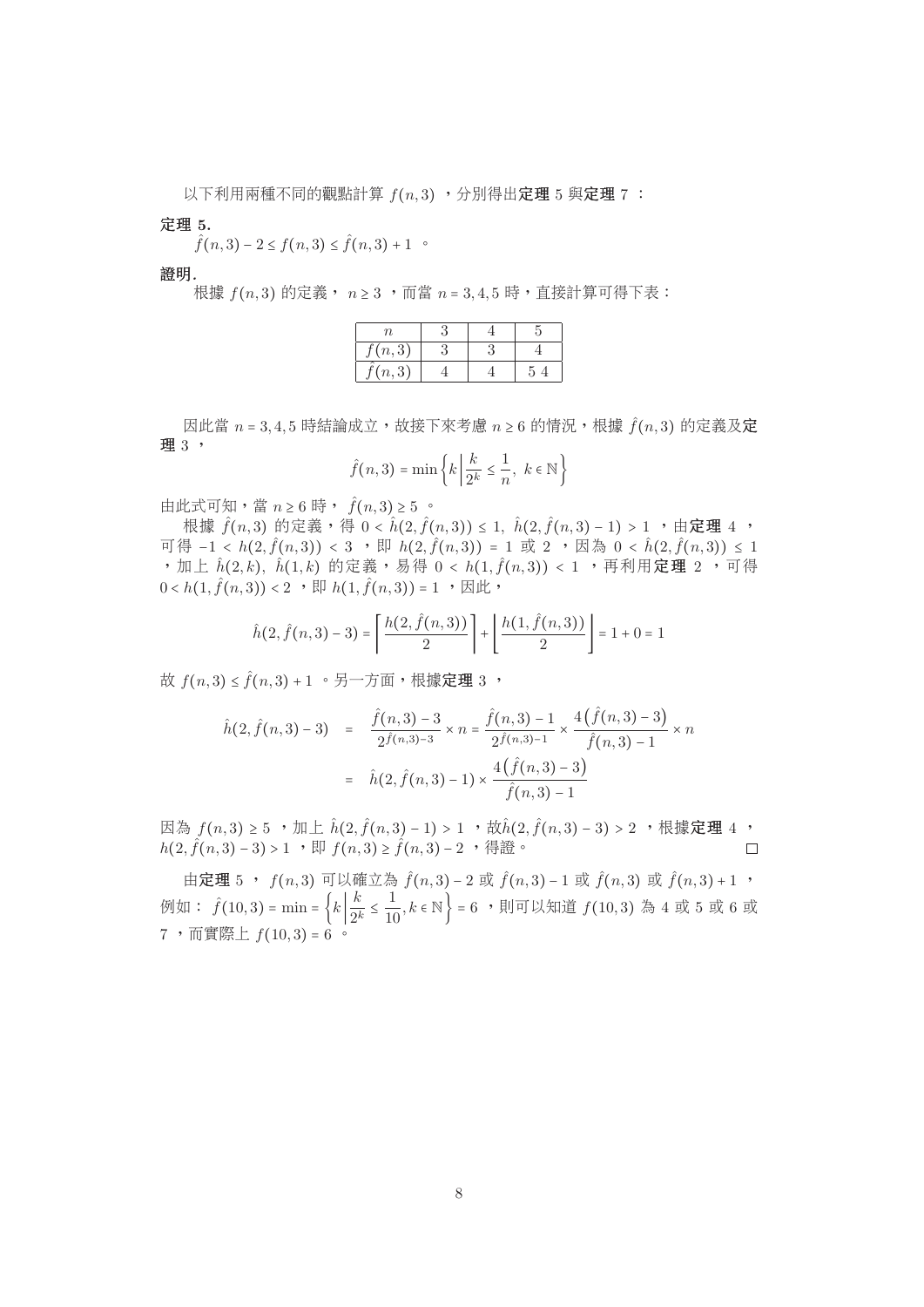### 定理 **6.**

 $f(n, 3) = x + \lceil \log_2 h(2, x) \rceil$ ,  $\# \# x = \lceil \log_2 n \rceil$ .

### 證明*.*

由定理 2 ,  $h(1,x) = \left| \frac{n}{2^x} \right| = \left[ 2^{\log_2 n - x} \right] = 1, h(1,x-1) = \left| \frac{n}{2^{x-1}} \right| = \left[ 2^{\log_2 n - x+1} \right] = 2$ <br>以  $h(3,k)$ ,  $h(2,k)$ ,  $h(1,k)$  的變化 , 如下表所示 : , 所以  $h(3, k)$ ,  $h(2, k)$ ,  $h(1, k)$  的變化, 如下表所示:

| $\boxed{0}$      $h(3, x-1)$   $h(3, x)$      $h(3, f(n, 3))$<br>$0 \mid \dots \mid h(2, x-1) \mid h(2, x)$<br>h(2,k)<br>$\cdots$<br>h(1,k)<br>$\cdots$<br>$\cdots$ |        | $\mathbf{r}$ , $\mathbf{r}$ , $\mathbf{r}$ , $\mathbf{r}$ | $x-1$ | $\cdots$ | f(n,3) |
|---------------------------------------------------------------------------------------------------------------------------------------------------------------------|--------|-----------------------------------------------------------|-------|----------|--------|
|                                                                                                                                                                     | h(3,k) |                                                           |       |          |        |
|                                                                                                                                                                     |        |                                                           |       |          |        |
|                                                                                                                                                                     |        |                                                           |       |          |        |

 $\Box$ 

而當  $h(1, k) = 1$ 時,接下來的變化就只剩下兩層,再由定理 1 的結果, 得  $f(n, 3) = x + \left[\log_2 h(2, x)\right]$  得證。

## 定理 **7.**

 $\Leftrightarrow$   $x = \lceil \log_2 n \rceil$  ,

$$
(1) \quad \stackrel{\text{def}}{=} \left[ \frac{nx}{2^x} \right] - 1 < \frac{nx}{2^x} < \left[ \frac{nx}{2^x} \right] - \frac{1}{2} \quad ,
$$
\n
$$
\text{if } f(n,3) = \left[ \log_2 \left( \left[ \frac{nx}{2^x} \right] - 1 \right) \right] + x \quad \text{if } \left[ \log_2 \left( \left[ \frac{nx}{2^x} \right] \right) \right] + x \quad \text{if } \left[ \log_2 \left( \left[ \frac{nx}{2^x} \right] \right) \right] + x \quad ;
$$
\n
$$
(2) \quad \stackrel{\text{def}}{=} \left[ \frac{nx}{2^x} \right] - \frac{1}{2} < \frac{nx}{2^x} < \left[ \frac{nx}{2^x} \right]
$$
\n
$$
\text{if } f(n,3) = \left[ \log_2 \left( \left[ \frac{nx}{2^x} \right] \right) \right] + x \quad \text{if } \left[ \log_2 \left( \left[ \frac{nx}{2^x} \right] + 1 \right) \right] + x \quad \text{if } \left[ \frac{nx}{2^x} \right] \quad ;
$$

### 證明*.*

利用**定理** 6 分析 h(2, x) 和 h(2, x) 的差距來得到 f(n, 3) 的值: 根據定義, h(2, x)−h(2, x) =  $\left( \left| \frac{h(2, x-1)}{2} \right| + \left[ \frac{h(1, x-1)}{2} \right] \right) - \left( \frac{h(2, x-1)}{2} + \frac{h(1, x-1)}{2} \right)$ ,因為 h(1, x − 1) = 2 ,且利用定理 2 ,知 1 < h(1, x − 1) ≤ 2 , 接下來就 h(2, x − 1) 的 奇偶性分開討論:

(1) <sup>若</sup> h(2, x <sup>−</sup> 1) <sup>為</sup>偶數, h(2, x) − hˆ(2, x) = <sup>h</sup>(2, x <sup>−</sup> <sup>1</sup>) − <sup>h</sup>ˆ(2, x <sup>−</sup> <sup>1</sup>) <sup>+</sup> 1 <sup>−</sup> <sup>h</sup>ˆ(1, x <sup>−</sup> <sup>1</sup>) ,由定<sup>理</sup> 4 ,<sup>得</sup> <sup>−</sup><sup>1</sup> <sup>&</sup>lt; h(2, x) − hˆ(2, x) < <sup>3</sup>

(2) 
$$
\ddot{f}(h(2, x-1))
$$
  $\ddot{f}(h(2, x) - \hat{h}(2, x)) = \frac{h(2, x-1) + 1 - \hat{h}(2, x-1)}{2} + 1 - \frac{\hat{h}(1, x-1)}{2}$ ,   
  $\dot{f}(h(2, x)) = \hat{h}(2, x) - \hat{h}(2, x) < 2$ 

$$
\begin{aligned}\n\text{5}\n\text{6} & \text{(1)} \quad \text{(2)} \quad \left(\frac{3}{7} - \frac{1}{2} < h(2, x) - \hat{h}(2, x) < 2 \right) \\
\text{6} & \text{6} \\
\text{7} & \text{8} \\
\text{8} & \text{8} \\
\text{8} & \text{9} \\
\text{10} & \text{11} \\
\text{11} & \text{12} \\
\text{13} & \text{13} \\
\text{14} & \text{15} \\
\text{16} & \text{16} \\
\text{17} & \text{17} \\
\text{18} & \text{18} \\
\text{19} & \text{19} \\
\text{10} & \text{19} \\
\text{10} & \text{19} \\
\text{11} & \text{19} \\
\text{10} & \text{10} \\
\text{11} & \text{10} \\
\text{11} & \text{10} \\
\text{12} & \text{10} \\
\text{13} & \text{10} \\
\text{13} & \text{10} \\
\text{14} & \text{10} \\
\text{15} & \text{11} \\
\text{16} & \text{12} \\
\text{17} & \text{18} \\
\text{18} & \text{19} \\
\
$$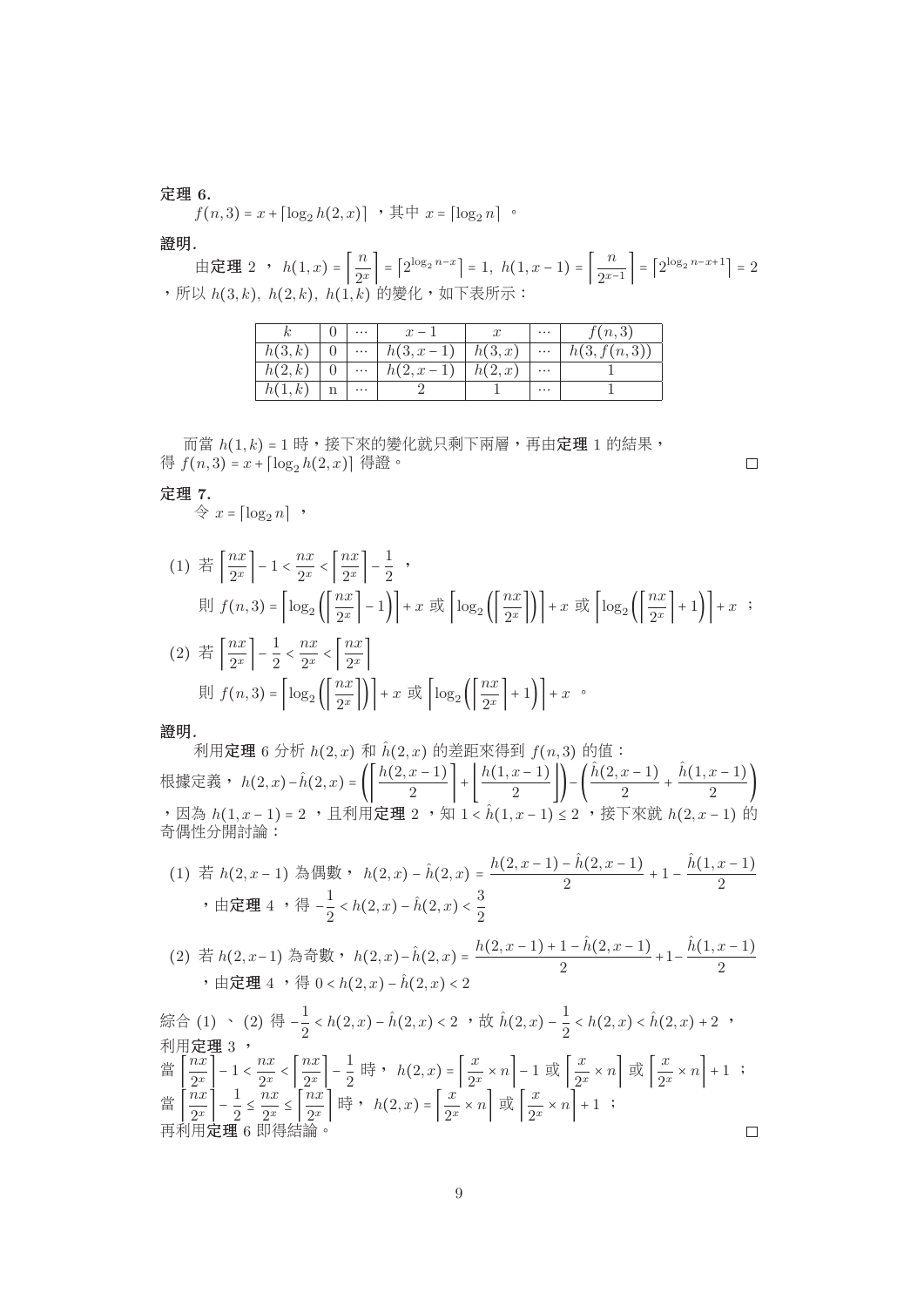對定理 7 進行討論,可以得到更方便閲讀的定理 8:

定理 **8.**

$$
\hat{\Leftrightarrow} x = \lceil \log_2 n \rceil, \ s = \left\lceil \frac{nx}{2^x} \right\rceil,
$$
\n
$$
f(n,3) = \begin{cases} x + \lfloor \log_2 s \rfloor & \text{if } x + \lfloor \log_2 s \rfloor + 1 \\ x + \lfloor \log_2 s \rfloor + 1 \end{cases}, \ \ \tilde{\pi} \ s = 2^t, \ t \in \mathbb{N}
$$
\n
$$
\tilde{\pi} \ s = 2^t + 1, \ t \in \mathbb{N}, s - 1 < \frac{x}{2^x} \times n < s - \frac{1}{2}
$$
\n
$$
x + \lfloor \log_2 s \rfloor + 1 \qquad \qquad y \text{ in } \mathbb{N} \ \text{in } \mathbb{N}.
$$

#### 證明*.*

當  $s = 2$  時,  $n \neq \emptyset$  可能是 3, 4, 5, 經直接計算得  $f(3,3) = 3$ ,  $f(4,3) = f(5,3) = 4$ , 滿足結論,接下來考慮 s ≥ 3 的情形,根據定理 7 :

$$
(1) \quad \frac{\pi}{6} s - 1 < \frac{nx}{2^x} < s - \frac{1}{2}, \quad \frac{\pi}{2}
$$
\n
$$
f(n,3) = \left[\log_2(s-1)\right] + x \quad \frac{\pi}{2} \left[\log_2 s\right] + x \quad \frac{\pi}{2} \left[\log_2(s+1)\right] + x
$$
\n
$$
(a) \quad s = 2^t, \quad t \ge 2 \quad t \in \mathbb{N} \quad \frac{\pi}{6} \quad , \quad \left[\log_2(s-1)\right] = \left[\log_2 s\right] = t, \quad \left[\log_2(s+1)\right] = t + 1 \quad , \quad \frac{\pi}{6} f(n,3) = t + x \quad \frac{\pi}{6} t + 1 + x = x + \left[\log_2 s\right] \quad \frac{\pi}{6} x + \left[\log_2 s\right] + 1 \quad .
$$
\n
$$
(b) \quad s = 2^t + 1, \quad t \in \mathbb{N} \quad \frac{\pi}{6} \quad , \quad \left[\log_2(s-1)\right] = t, \quad \left[\log_2 s\right] = \left[\log_2(s+1)\right] = t + 1 \quad , \quad \frac{\pi}{6} f(n,3) = t + x \quad \frac{\pi}{6} t + 1 + x = x + \left[\log_2 s\right] \quad \frac{\pi}{6} x + \left[\log_2 s\right] + 1 \quad .
$$
\n
$$
(c) \quad s = 2^t + m, \quad t \ge 2, \quad t \in \mathbb{N}, \quad 1 < m < 2^t, \quad m \in \mathbb{N} \quad \frac{\pi}{6} \quad , \quad \left[\log_2(s-1)\right] = \left[\log_2 s\right] = \left[\log_2(s+1)\right] = t + 1 \quad , \quad \frac{\pi}{6} f(n,3) = t + 1 + x = x + \left[\log_2 s\right] + 1 \quad .
$$
\n
$$
(2) \quad \frac{\pi}{6} s - \frac{1}{2} < \frac{nx}{2^x} < s \quad , \quad \frac{\pi}{6} f(n,3) = \left[\log_2 s\right] = t, \quad \left[\log_2(s+1)\right] = t + 1 \quad , \quad \frac{\pi}{6} f(n,3) = t + x \quad \frac{\pi}{6} t
$$

<sup>比</sup>較定<sup>理</sup> 6 <sup>與</sup>定<sup>理</sup> 8 : 以  $f(10,3)$  為例,  $x = \lceil \log_2 10 \rceil = 4$ ,  $s = \left\lfloor \frac{4}{24} \times 10 \right\rfloor = 3$  ,得  $f(10,3) = 4 + \lfloor \log_2 3 \rfloor + 1 = 6$ , 較定理 6 得到的 4 或 5 或 6 或 7 更佳。 ,較定<sup>理</sup> 6 <sup>得</sup>到<sup>的</sup> 4 <sup>或</sup> 5 <sup>或</sup> 6 <sup>或</sup> 7 <sup>更</sup>佳。

定理 6 與定理 8 是針對同一  $n$  值進行  $f(n, 3)$  的探討,而接下來考慮在不同  $n$  值 時,  $f(n, 3)$ 的情形, 得出定理 9 與定理 10:

#### 定理 **9.**

 $f(n_1, 3) \ge f(n_2, 3)$  ,  $\forall n_1 > n_2 \ge 3$  ,  $n_1, n_2 \in \mathbb{N}$  or

#### 證明*.*

首先證明  $h_{n+1}(1,k) \geq h_n(1,k)$  且  $h_{n+1}(2,k) \geq h_n(2,k)$ ,  $\forall k \in \mathbb{N} \cup \{0\}$ , 利用數學歸 納法:

- 1. <sup>當</sup> <sup>k</sup> <sup>=</sup> <sup>0</sup> <sup>時</sup>, <sup>h</sup>n+1(1, <sup>0</sup>) = <sup>n</sup> <sup>+</sup> <sup>1</sup> <sup>&</sup>gt; <sup>n</sup> <sup>=</sup> <sup>h</sup>n(1, <sup>0</sup>) <sup>且</sup> <sup>h</sup>n+1(2, <sup>0</sup>) = <sup>0</sup> <sup>=</sup> <sup>h</sup>n(2, <sup>0</sup>) <sup>成</sup>立。
- 2. 若  $k = t$  時命題成立, 即  $h_{n+1}(1,t) \geq h_n(1,t)$  且  $h_{n+1}(2,t) \geq h_n(2,t)$  。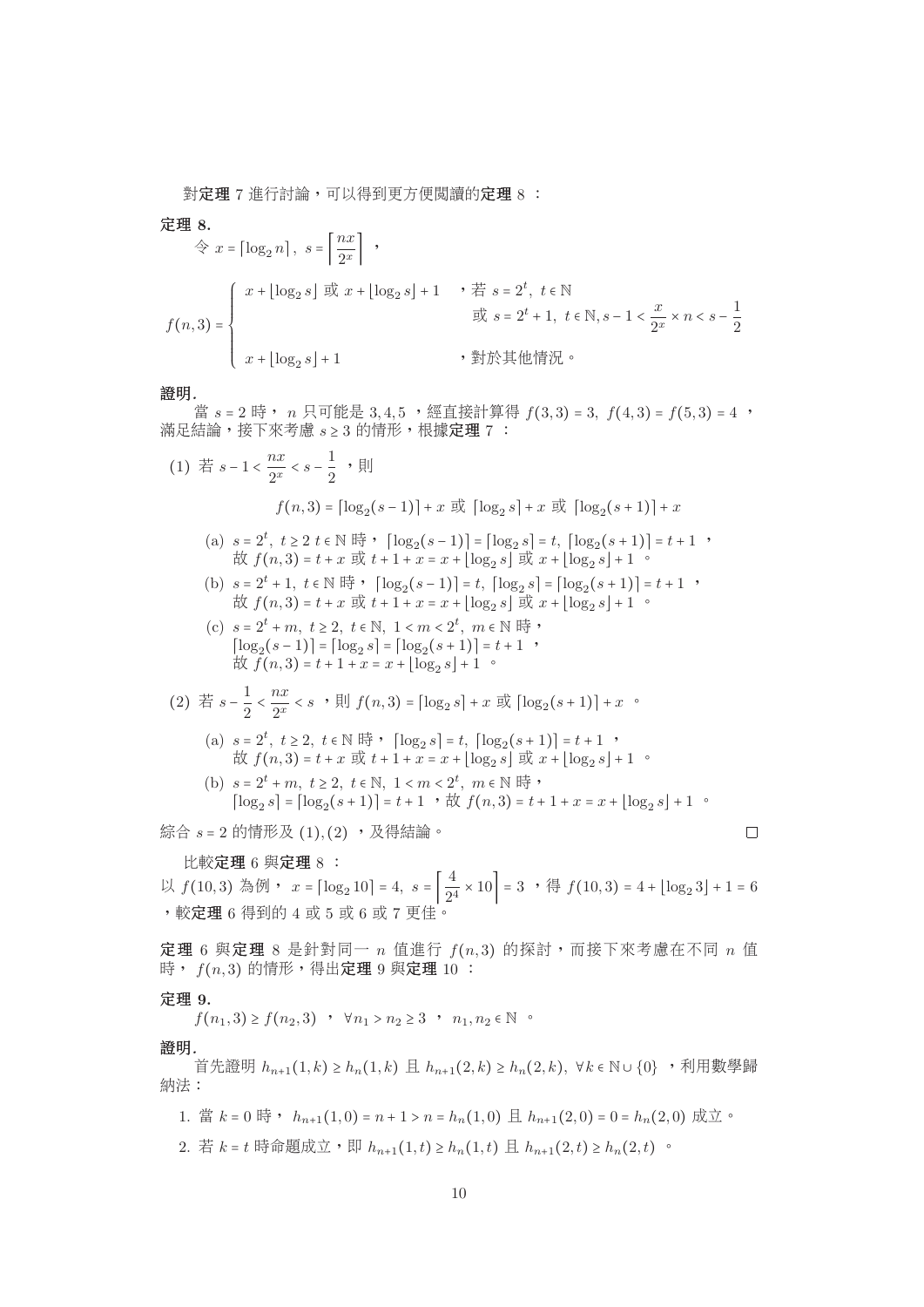3. 
$$
\ddot{g}_k = t + 1 \quad \text{iff} \quad h_{n+1}(1, t+1) = \left[ \frac{h_{n+1}(1, t)}{2} \right] \ge \left[ \frac{h_n(1, t)}{2} \right] = h_n(1, t+1) \quad \text{if} \quad h_{n+1}(2, t+1) = \left[ \frac{h_{n+1}(2, t)}{2} \right] + \left[ \frac{h_{n+1}(1, t)}{2} \right] \ge \left[ \frac{h_n(2, t)}{2} \right] + \left[ \frac{h_n(1, t)}{2} \right] = h_n(2, t+1) \quad \text{if} \quad h_{n+1}(2, t+1) = \left[ \frac{h_{n+1}(2, t)}{2} \right] + \left[ \frac{h_n(2, t)}{2} \right] = \left[ \frac{h_n(2, t)}{2} \right] = \left[ \frac{h_n(2, t)}{2} \right] = \left[ \frac{h_n(2, t)}{2} \right] = \left[ \frac{h_n(2, t)}{2} \right] = \left[ \frac{h_n(2, t)}{2} \right] = \left[ \frac{h_n(2, t)}{2} \right] = \left[ \frac{h_n(2, t)}{2} \right] = \left[ \frac{h_n(2, t)}{2} \right] = \left[ \frac{h_n(2, t)}{2} \right] = \left[ \frac{h_n(2, t)}{2} \right] = \left[ \frac{h_n(2, t)}{2} \right] = \left[ \frac{h_n(2, t)}{2} \right] = \left[ \frac{h_n(2, t)}{2} \right] = \left[ \frac{h_n(2, t)}{2} \right] = \left[ \frac{h_n(2, t)}{2} \right] = \left[ \frac{h_n(2, t)}{2} \right] = \left[ \frac{h_n(2, t)}{2} \right] = \left[ \frac{h_n(2, t)}{2} \right] = \left[ \frac{h_n(2, t)}{2} \right] = \left[ \frac{h_n(2, t)}{2} \right] = \left[ \frac{h_n(2, t)}{2} \right] = \left[ \frac{h_n(2, t)}{2} \right] = \left[ \frac{h_n(2, t)}{2} \right] = \left[ \frac{h_n(2, t)}{2} \right] = \left[ \frac{h_n
$$

因此當  $k = t + 1$ 時命題亦成立,所以  $h_{n+1}(1, k) \geq h_n(1, k)$ 且  $h_{n+1}(2, k) \geq h_n(2, k)$ ,由 此結論,當  $h_{n+1}(1,k)$  和  $h_{n+1}(2,k)$  第一次到 1 時,  $h_n(1,k)$  和  $h_n(2,k)$  已經是 1 了, 又  $f(n, 3)$  為滿足  $h_n(1, k) = 1$  且  $h_n(2, k) = 1$  的最小正整數  $k$ ,  $\forall$   $f(n, 3) \ge f(n+1, 3)$ , 因此,  $f(n, 3) \ge f(n-1, 3)$ , 因此,  $f(n_1, 3) \ge f(n_1 - 1, 3) \ge \cdots \ge f(n_2 + 1, 3) \ge f(n_2, 3)$ , 得證。

#### 定理 **10.**

$$
f(n,3) = 2^t + t
$$
,  $\sharp \sharp 2^{2^t-1} + 1 \le n \le 2^{2^t}$ ,  $\sharp \sharp \vdash t \in \mathbb{N}$ 

## 證明*.*

(1) 當  $n = 2^{2^t-1} + 1$  時,先證明  $h(2, k) = k \times 2^{2^t-k-1}$ ,  $\forall 0 \le k \le 2^t - 1$ , 利用數學歸納 法: (a) 當  $k = 0$  時,  $h(2, 0) = 0 \times 2^{2^{t}-0-1} = 0$  成立。 (b) 若 k = s, ∀ 0 ≤ s ≤ 2<sup>t</sup> − 2 時結論成立, 即  $h(2, s) = s \times 2^{2^t - s - 1}$ . (c) 當  $k = s + 1$  時,  $h(2, s + 1) = \left| \frac{h(2, s)}{2} \right| + \left[ \frac{h(1, s)}{2} \right]$ , 根據定理 2 ,  $h(1,s) = \left| \frac{n}{2^s} \right| = 2^{2^t - s - 1} + 1$  ,再根據  $h(2,k)$  的定義得  $h(2, s+1) = \left| \frac{h(2, s)}{2} \right| + \left| \frac{h(1, s)}{2} \right| = s \times 2^{2^t - s - 2} + 2^{2^t - s - 2} = (s + 1) \times 2^{2^t - (s+1) - 1}$ 由數學歸納法及論成立,故  $h(2, 2^t - 1) = 2^t - 1$  , 而  $h(1, 2^t - 1) =$  $\frac{2^{2^t-1}+1}{2^{2^t-1}}$  $2^{2^t-1}$  $\Bigg| = 2$ ,故  $h(2, 2^t) = \left| \frac{2^s - 1}{2} \right| + \left[ \frac{2}{2} \right] = 2^{t-1} + 1$  ,再根據定理 6 ,得  $f(2^{2^t-1}+1,3)=[\log_2(2^{2^t-1}+1)]+[\log_2(2^{t-1}+1)] = 2^t+t$ (2) 當  $n = 2^{2^t}$  時,先證明  $h(2, k) = k \times 2^{2^t - k}$ , ∀ $0 \le k \le 2^t$  ,利用數學歸納法: (a) 當 k = 0 時, h(2, 0) = 0 × 2<sup>2t-0</sup> = 0 成立。 (b) 若 k = s, ∀ 0 ≤ s ≤ 2<sup>t</sup> − 1 時結論成立, 即  $h(2, s) = s \times 2^{2^{t}-s}$ 

(c) 
$$
\ddot{f} = k = s + 1
$$
  $\ddot{f} = \ddot{h}(2, s + 1) = \left| \frac{h(2, s)}{2} \right| + \left| \frac{h(1, s)}{2} \right|$ ,  

$$
\text{Ré } \ddot{f} = \ddot{f} \ddot{f} = \ddot{h}(1, s) = \left[ \frac{n}{2^s} \right] = 2^{2^t - s}, \quad \text{Ré } \ddot{f} = \ddot{h}(2, k) \text{ for } \ddot{f} = \ddot{f} \ddot{f} = \ddot{f} \ddot{f} = \ddot{f} \ddot{f} \ddot{f} = \ddot{f} \ddot{f} \ddot{f} = \ddot{f} \ddot{f} \ddot{f} \ddot{f} = \ddot{f} \ddot{f} \ddot{f} \ddot{f} \ddot{f} \ddot{f} \ddot{f} \ddot{f} \ddot{f} \ddot{f} \ddot{f} \ddot{f} \ddot{f} \ddot{f} \ddot{f} \ddot{f} \ddot{f} \ddot{f} \ddot{f} \ddot{f} \ddot{f} \ddot{f} \ddot{f} \ddot{f} \ddot{f} \ddot{f} \ddot{f} \ddot{f} \ddot{f} \ddot{f} \ddot{f} \ddot{f} \ddot{f} \ddot{f} \ddot{f} \ddot{f} \ddot{f} \ddot{f} \ddot{f} \ddot{f} \ddot{f} \ddot{f} \ddot{f} \ddot{f} \ddot{f} \ddot{f} \ddot{f} \ddot{f} \ddot{f} \ddot{f} \ddot{f} \ddot{f} \ddot{f} \ddot{f} \ddot{f} \ddot{f} \ddot{f} \ddot{f} \ddot{f} \ddot{f} \ddot{f} \ddot{f} \ddot{f} \ddot{f} \ddot{f} \ddot{f} \ddot{f} \ddot{f} \ddot{f} \ddot{f} \ddot{f} \ddot{f} \ddot{f} \ddot{f} \ddot{f} \ddot{f} \ddot{f} \ddot{f} \ddot{f} \ddot{f} \ddot{f} \dd
$$

$$
h(2, s+1) = \left\lceil \frac{h(2, s)}{2} \right\rceil + \left\lfloor \frac{h(1, s)}{2} \right\rceil = s \times 2^{2^t - s - 1} + 2^{2^t - s - 1} = (s+1) \times 2^{2^t - (s+1)}
$$

由數學歸納法及論成立,故  $h(2, 2^t) = 2^t$  ,再根據定理 6 ,得

$$
f(2^{2^t},3) = \lceil \log_2 2^{2^t} \rceil + \lceil \log_2 2^t \rceil = 2^t + t
$$

由 (1) ヽ(2) 及定理 9 ,  $f(2^{2^t-1}+1,3) = f(2^{2^t},3) = 2^t + t$  ,即得結論。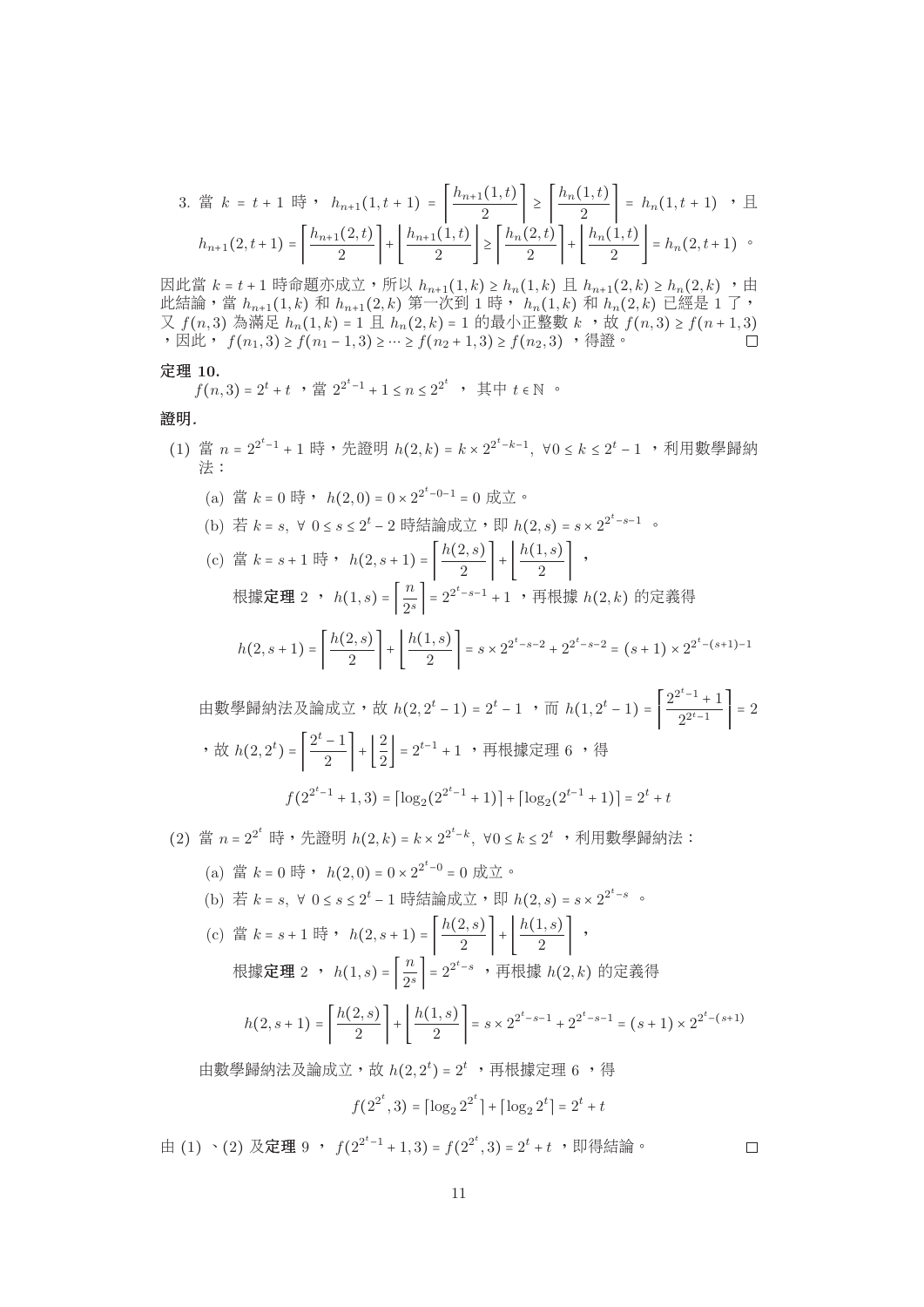由定理 10, 可以發現一些原本定理 8 會得出 2 個可能的 n 值,可以確定為 1 個可 能,而綜合定理 8 和定理 10, 可以得到  $n = 2^m$  時,  $f(n, 3)$  的一般式。

#### 定理 **11.**

 $f(2^m,3) = \lceil \log_2 m \rceil + m, \forall m > 1, m \in \mathbb{N}$ 

證明*.*

由定理 8 ,  $n = 2^m$  時 , 因  $\lceil \log_2 n \rceil = m$ ,  $\left| \frac{m}{2^m} \times n \right| = m$  , 可分為三種情況 :

- (1)  $m = 2^t$ , 由定理 9 得到  $f(n, 3) = \lfloor \log_2 m \rfloor + m$  或  $\lfloor \log_2 m \rfloor + m + 1$ , 但由定理 10 ,  $f(n, 3)$  可確立為  $\lceil \log_2 m \rceil + m$  。
- (2)  $m = 2^{t-1} + 1$  ,由定理 8 ,  $\frac{m}{2^m} \times n = m$  不再  $m 1$  到  $m \frac{1}{2}$  的範圍内,故  $f(n,3) = \lceil \log_2 m \rceil + m$  $f(n, 3) = \lceil \log_2 m \rceil + m$
- (3) 其他情況,由定理 8 得到  $f(n, 3) = \lfloor \log_2 m \rfloor + m$ 。
- 由 $(1)$  、 $(2)$  、 $(3)$  ,得證。

 $\Box$ 

綜合以上結果,實際在計算 $f(n, 3)$ 時,先利用定理 10 和定理 11,表 n 在範圍内, 可得唯一的結果,否則利用定理 8, 也可得兩種可能。

# $2.4$  研究  $f(n,r)$  的一般式

使用一樣的方法,建構一個去除天花板符號及地板符號的數列,首先,先求出  $\hat{h}(l, k)$  的 一般式:

定理 **12.**

在總人數 n ,總級別數 r 時,若l ≠ 1, l ≠ r ,則 ĥ(l, k) =  $\frac{1}{2^k} \times \frac{1}{(l-1)!} \times k(k-1+2) \times n$  。  $1)\cdots (k-l+2) \times n$  °

## 證明*.*

利用數學歸納法:

\n1. 
$$
\ddot{g} \, l = 2 \, \text{E} \, \cdot \, \text{H} \, \mathcal{E} \, \mathcal{H} \, \mathcal{H} \, \mathcal{H} \, \mathcal{H} \, \mathcal{H} \, \mathcal{H} \, \mathcal{H} \, \mathcal{H} \, \mathcal{H} \, \mathcal{H} \, \mathcal{H} \, \mathcal{H} \, \mathcal{H} \, \mathcal{H} \, \mathcal{H} \, \mathcal{H} \, \mathcal{H} \, \mathcal{H} \, \mathcal{H} \, \mathcal{H} \, \mathcal{H} \, \mathcal{H} \, \mathcal{H} \, \mathcal{H} \, \mathcal{H} \, \mathcal{H} \, \mathcal{H} \, \mathcal{H} \, \mathcal{H} \, \mathcal{H} \, \mathcal{H} \, \mathcal{H} \, \mathcal{H} \, \mathcal{H} \, \mathcal{H} \, \mathcal{H} \, \mathcal{H} \, \mathcal{H} \, \mathcal{H} \, \mathcal{H} \, \mathcal{H} \, \mathcal{H} \, \mathcal{H} \, \mathcal{H} \, \mathcal{H} \, \mathcal{H} \, \mathcal{H} \, \mathcal{H} \, \mathcal{H} \, \mathcal{H} \, \mathcal{H} \, \mathcal{H} \, \mathcal{H} \, \mathcal{H} \, \mathcal{H} \, \mathcal{H} \, \mathcal{H} \, \mathcal{H} \, \mathcal{H} \, \mathcal{H} \, \mathcal{H} \, \mathcal{H} \, \mathcal{H} \, \mathcal{H} \, \mathcal{H} \, \mathcal{H} \, \mathcal{H} \, \mathcal{H} \, \mathcal{H} \, \mathcal{H} \, \mathcal{H} \, \mathcal{H} \, \mathcal{H} \, \mathcal{H} \, \mathcal{H} \, \mathcal{H} \, \mathcal{H} \, \mathcal{H} \, \mathcal{H} \, \mathcal{H} \, \mathcal{H} \, \mathcal{H} \, \mathcal{H} \, \mathcal{H} \, \mathcal{H} \, \mathcal{H} \, \mathcal{H} \, \mathcal{H} \, \mathcal{H} \, \mathcal
$$

 $3.$  當  $l = s + 1$  時,

$$
h(s+1,k)
$$
\n
$$
= \frac{\hat{h}(s+1,k-1)}{2} + \frac{\hat{h}(s,k-1)}{2}
$$
\n
$$
= \frac{\hat{h}(s+1,k-1)}{2} + \frac{\frac{1}{2^{k-1}} \times \frac{1}{(s-1)!} \times (k-1)(k-2)\cdots(k-s+1) \times n}{2}
$$
\n
$$
= \frac{\hat{h}(s+1,k-2)}{2^2} + \frac{\hat{h}(s,k-2)}{2^2} + \frac{1}{(s-1)!} \times \frac{(k-1)(k-2)\cdots(k-s+1)}{2^k} \times n
$$
\n
$$
= \frac{\hat{h}(s+1,k-2)}{2^2} + \frac{1}{(s-1)!} \times \left(\frac{(k-2)(k-3)\cdots(k-s)}{2^k} + \frac{(k-1)(k-2)\cdots(k-s+1)}{2^k}\right) \times n
$$
\n
$$
= \cdots
$$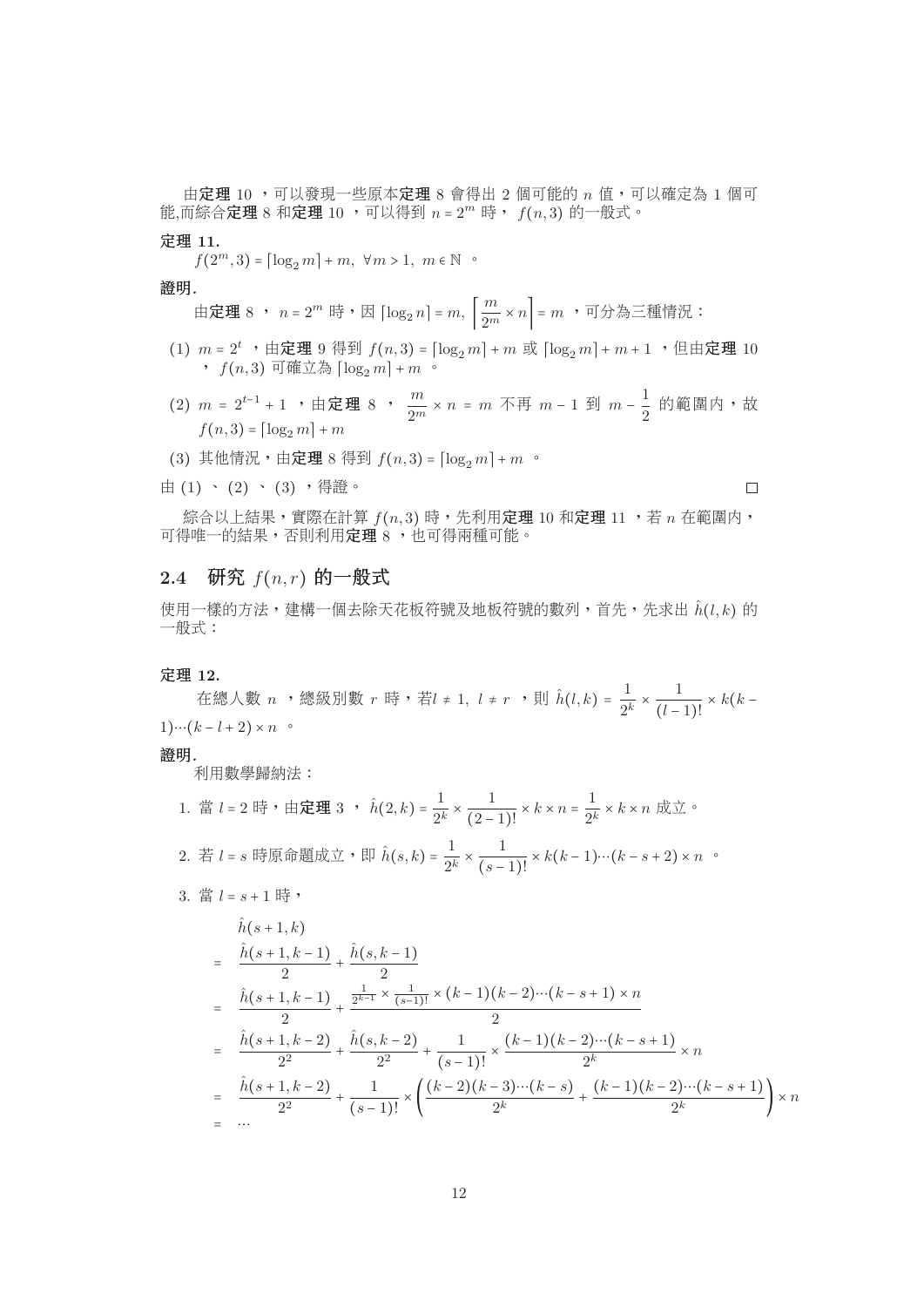$$
= \frac{\hat{h}(s+1,0)}{2^{k}} + \frac{1}{(s-1)!} \times \left( \frac{(s-1)(s-2)\cdots 1}{2^{k}} + \frac{s(s-1)\cdots 2}{2^{k}} + \cdots + \frac{(k-2)(k-3)\cdots (k-s)}{2^{k}} + \frac{(k-1)(k-2)\cdots (k-s+1)}{2^{k}} \right) \times n
$$
  

$$
= \frac{(s-1)(s-2)\cdots 1 + \cdots + (k-2)(k-3)\cdots (k-s) + (k-1)(k-2)\cdots (k-s+1)}{2^{k}(s-1)!} \times n
$$
  

$$
= \frac{s[(s-1)(s-2)\cdots 1 + \cdots + (k-2)(k-3)\cdots (k-s) + (k-1)(k-2)\cdots (k-s+1)]}{2^{k} \times s!} \times n
$$

$$
\begin{array}{rcl}\n\textcircled{+} & \textcircled{+} & (1) & = & s[(s-1)(s-2)\cdots 1 + \cdots + (k-2)(k-3)\cdots (k-s) + (k-1)(k-2)\cdots (k-s+1)] \\
\textcircled{+} & \textcircled{+} & (2) & = & k(k-1)(k-2)\cdots (k-s+1)\n\end{array}
$$

$$
H(x) = k(k-1)(k-2)\cdots(k-s+1) - s[(s-1)(s-2)\cdots 1 + \cdots + (k-2)(k-3)\cdots (k-s) + (k-1)(k-2)\cdots (k-s+1)]
$$
  
\n
$$
= \frac{k!}{(k-s)!} - s[(s-1)! + \cdots + \frac{(k-2)!}{(k-s-1)!} + \frac{(k-1)!}{(k-s)!}]
$$
  
\n
$$
= k\frac{(k-1)!}{(k-s)!} - s\frac{(k-1)!}{(k-s)!} - s[(s-1)! + \cdots + \frac{(k-2)!}{(k-s-1)!}]
$$
  
\n
$$
= \frac{(k-1)!}{(k-s-1)!} - s[(s-1)! + \cdots + \frac{(k-2)!}{(k-s-1)!}]
$$
  
\n
$$
= (k-1)\frac{(k-2)!}{(k-s-1)!} - s\frac{(k-2)!}{(k-s-1)!} - s[(s-1)! + \cdots + \frac{(k-3)!}{(k-s-2)!}]
$$
  
\n
$$
= \frac{(k-2)!}{(k-s-2)!} - s[(s-1)! + \cdots + \frac{(k-3)!}{(k-s-2)!}]
$$
  
\n
$$
= \cdots
$$
  
\n
$$
= s! - s(s-1)! = 0
$$

 $\Box$ 

<sup>故</sup><sup>式</sup> (1) = <sup>式</sup> (2) ,由數學歸納法得證。

接著, 討論  $h(l, k)$ 與  $\hat{h}(l, k)$  之間的差距:

## 定理 **13.**

若  $p < h(l, k) - \hat{h}(l, k) < q$  , 則  $p - 1 < h(l + 1, k) - \hat{h}(l + 1, k) < q_1$ , 其中,  $l ≠ 1, l ≠ r - 1, p, q$ 為任意實數。

#### 證明*.*

利用數學歸納法:

- 1. 當 k = 0 時, h(l, 0) − h(l, 0) = 0 = h(l+1, 0) − h(l+1, 0), p < 0 < q,  $\exists$  | p − 1 < 0 < q − 1 顯然成立。
- 2. 當  $k = t$ 時,假設原命題成立,即

$$
p < h(l, t) - \hat{h}(l, t) < q, \ p - 1 < h(l + 1, t) - \hat{h}(l + 1, t) < q + 1
$$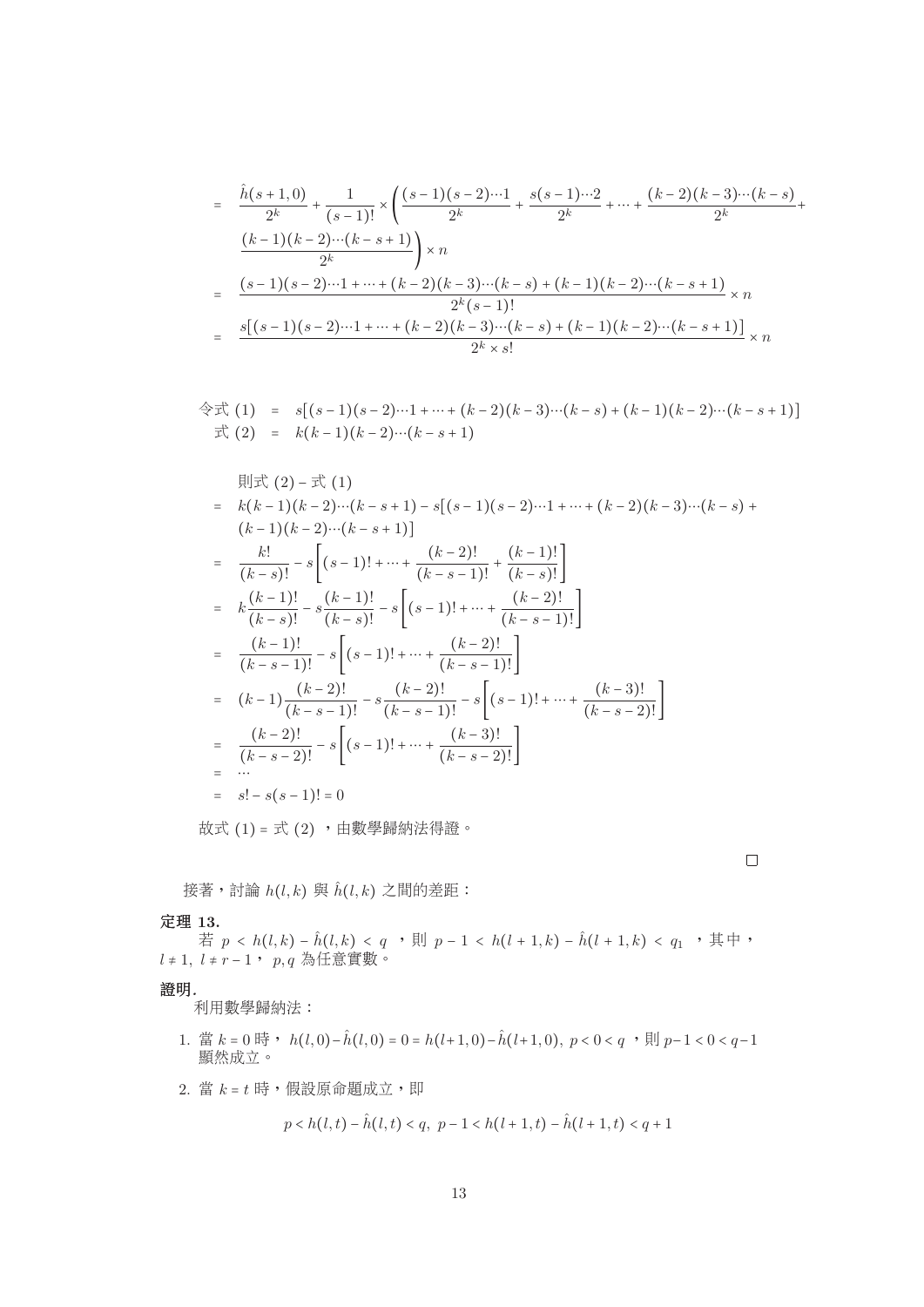3. 則當  $k = t + 1$ 時,

$$
h(l+1, t+1) - \hat{h}(l+1, t+1) = \left\lceil \frac{h(l+1, t)}{2} \right\rceil - \frac{\hat{h}(l+1, t)}{2} + \left\lfloor \frac{h(l, t)}{2} \right\rfloor - \frac{\hat{h}(l, t)}{2}
$$

依  $h(l + 1, t)$  和  $h(l, t)$  的奇偶分別進行討論:

(1) 若  $h(l + 1, t)$ 為偶數,  $h(l, t)$ 為偶數,則

$$
h(l+1, t+1) - \hat{h}(l+1, t+1) = \frac{h(l+1, t) - \hat{h}(l+1, t) + h(l, t) - \hat{h}(l, t)}{2}
$$

$$
\mathcal{H}\left(\mathbb{H}\left(\frac{1}{2}n\right)-\frac{1}{2}\n
$$
(2) \quad \dot{f} = h(l+1,t) \quad \text{A}\left(\frac{1}{2}n\right) \quad \text{A}\left(\frac{1}{2}n\right) \quad \text{A}\left(\frac{1}{2}n\right) \quad \text{B}\left(\frac{1}{2}n\right) \quad \text{B}\left(\frac{1}{2}n\right) \quad \text{B}\left(\frac{1}{2}n\right) \quad \text{C}\left(\frac{1}{2}n\right) \quad \text{D}\left(\frac{1}{2}n\right) \quad \text{A}\left(\frac{1}{2}n\right) \quad \text{C}\left(\frac{1}{2}n\right) \quad \text{D}\left(\frac{1}{2}n\right) \quad \text{D}\left(\frac{1}{2}n\right) \quad \text{D}\left(\frac{1}{2}n\right) \quad \text{D}\left(\frac{1}{2}n\right) \quad \text{D}\left(\frac{1}{2}n\right) \quad \text{E}\left(\frac{1}{2}n\right) \quad \text{E}\left(\frac{1}{2}n\right) \quad \text{E}\left(\frac{1}{2}n\right) \quad \text{E}\left(\frac{1}{2}n\right) \quad \text{E}\left(\frac{1}{2}n\right) \quad \text{E}\left(\frac{1}{2}n\right) \quad \text{E}\left(\frac{1}{2}n\right) \quad \text{E}\left(\frac{1}{2}n\right) \quad \text{E}\left(\frac{1}{2}n\right) \quad \text{E}\left(\frac{1}{2}n\right) \quad \text{E}\left(\frac{1}{2}n\right) \quad \text{E}\left(\frac{1}{2}n\right) \quad \text{E}\left(\frac{1}{2}n\right) \quad \text{E}\left(\frac{1}{2}n\right) \quad \text{E}\left(\frac{1}{2}n\right) \quad \text{E}\left(\frac{1}{2}n\right) \quad \text{E}\left(\frac{1}{2}n\right) \quad \text{E}\left(\frac{1}{2}n\right) \quad \text{E}\left(\frac{1}{2}n\right) \quad \text{E}\left(\frac{1}{2}n\right) \quad \text
$$
$$

$$
h(l+1,t+1) - \hat{h}(l+1,t+1) = \frac{h(l+1,t) - \hat{h}(l+1,t) + h(l,t) - \hat{h}(l,t) - 1}{2}
$$

$$
\mathcal{H} \big( \mathbb{H} \big( \mathbb{H} \big) - 1 < h(l+1, t+1) - \hat{h}(l+1, t+1) < q
$$
\n
$$
\text{(3) } \nexists h(l+1, t) \nexists \exists \mathbb{H} \, \bullet \, h(l, t) \nexists \exists \mathbb{H} \mathbb{H} \bullet \mathbb{H}
$$

$$
h(l+1,t+1) - \hat{h}(l+1,t+1) = \frac{h(l+1,t) - \hat{h}(l+1,t) + 1 + h(l,t) - \hat{h}(l,t)}{2}
$$

$$
\mathcal{K} \big( \mathbb{H} \big( \mathbb{H} \big) \mathbb{H} \big) - \hat{h}(l+1,t+1) < q+1
$$
\n
$$
\mathcal{K} \big( \mathbb{H} \big) \big( \mathbb{H} \big) \big( \mathbb{H} \big) + \mathbb{H} \big( \mathbb{H} \big) \big( \mathbb{H} \big) + \mathbb{H} \big( \mathbb{H} \big) + \mathbb{H} \big( \mathbb{H} \big) + \mathbb{H} \big( \mathbb{H} \big) + \mathbb{H} \big( \mathbb{H} \big) + \mathbb{H} \big( \mathbb{H} \big) + \mathbb{H} \big( \mathbb{H} \big) + \mathbb{H} \big( \mathbb{H} \big) + \mathbb{H} \big( \mathbb{H} \big) + \mathbb{H} \big( \mathbb{H} \big) + \mathbb{H} \big( \mathbb{H} \big) + \mathbb{H} \big( \mathbb{H} \big) + \mathbb{H} \big( \mathbb{H} \big) + \mathbb{H} \big( \mathbb{H} \big) + \mathbb{H} \big( \mathbb{H} \big) + \mathbb{H} \big( \mathbb{H} \big) + \mathbb{H} \big( \mathbb{H} \big) + \mathbb{H} \big( \mathbb{H} \big) + \mathbb{H} \big( \mathbb{H} \big) + \mathbb{H} \big( \mathbb{H} \big) + \mathbb{H} \big( \mathbb{H} \big) + \mathbb{H} \big( \mathbb{H} \big) + \mathbb{H} \big( \mathbb{H} \big) + \mathbb{H} \big( \mathbb{H} \big) + \mathbb{H} \big( \mathbb{H} \big) + \mathbb{H} \big( \mathbb{H} \big) + \mathbb{H} \big( \mathbb{H} \big) + \mathbb{H} \big( \mathbb{H} \big) + \mathbb{H} \big( \mathbb{H} \big) + \mathbb{H} \big( \mathbb{H} \big) + \mathbb{H} \big( \mathbb{H} \big) + \mathbb{H} \big( \mathbb{H} \big) + \mathbb{H} \big( \mathbb{H} \big) + \mathbb{H} \big( \mathbb{
$$

$$
h(l+1,t+1) - \hat{h}(l+1,t+1) = \frac{h(l+1,t) - \hat{h}(l+1,t) + 1 + h(l,t) - \hat{h}(l,t) - 1}{2}
$$
  
든 
$$
h(m + 1, t+1) - \hat{h}(l+1, t+1) < q + \frac{1}{2}
$$
  
∴ 
$$
f(m + 1, t+1) - \hat{h}(l+1, t+1) < q + 1
$$

### 定理 **14.**

 $-l+1 < h(l,k) - \hat{h}(l,k) < l$  , 其中  $l \neq 1, l \neq r$  。

# 證明*.*

由定理 4, −1 < h(2, k) − ĥ(2, k) < 2, + 由定理 13, −2 < h(3, k) − ĥ(3, k) < 3, −3 < k) − ĥ(4, k) < 4, …, −l + 1 < h(l, k) − ĥ(l, k) < l, ; }  $\overline{\mathbb{R}}$  \*  $h(4, k) - \hat{h}(4, k) < 4, \dots, -l + 1 < h(l, k) - \hat{h}(l, k) < l$ , 得證。

定理 **15.**

$$
\oint f(n, r-1) = x, \ \hat{h}(r-1, x) = \frac{1}{2^x} \times \frac{1}{(r-2)!} \times x(x-1)(x-2)\cdots(x-r+3) \times n = y
$$
  
(1)  $\overrightarrow{H} [y] - 1 < y < [y] - \frac{1}{2}$ ,  $\overrightarrow{H} [f(n, r) = [\log_2([y] + i)], 2 - r \le i \le r-2, i \in \mathbb{Z}$   
(2)  $\overrightarrow{H} [y] - \frac{1}{2} < y < [y]$ ,  $\overrightarrow{H} [f(n, r) = [\log_2([y] + i)], 3 - r \le i \le r-2, i \in \mathbb{Z}$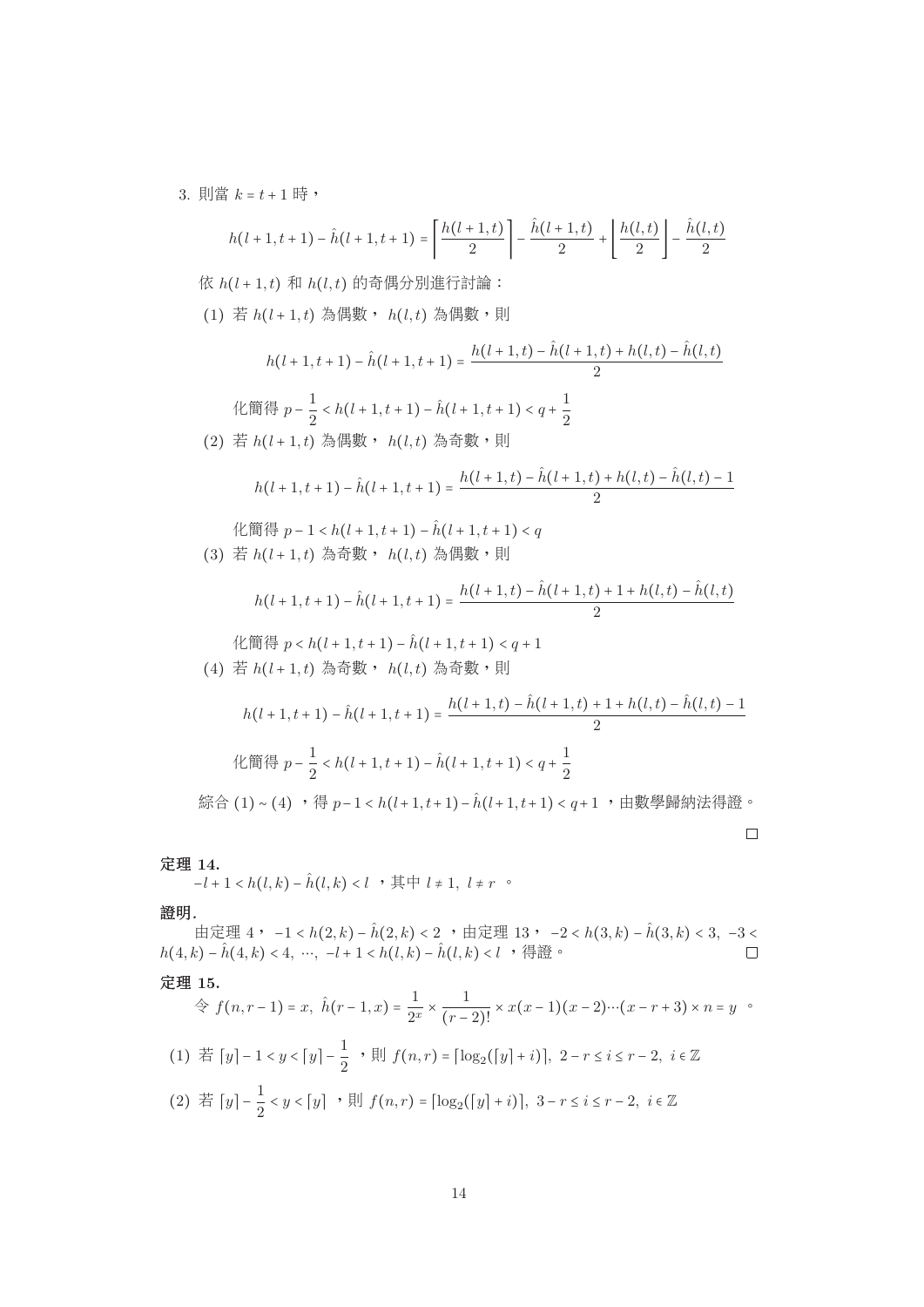證明*.*

<sup>使</sup>用與定<sup>理</sup> 7 <sup>相</sup>同的方法:

 $k = x \quad \text{iff} \quad h(r-2, x) = 1 \quad \text{iff} \quad h(r-2, x-1) > 1 \quad \text{iff} \quad \left| \frac{h(r-2, x-1)}{2} \right| = h(r-2, x) = 1 \quad \text{iff} \quad h(r-2, x-1) \quad \text{iff} \quad h(r-2, x-1) = h(r-2, x-1) \quad \text{iff} \quad h(r-2, x-1) = h(r-2, x-1) \quad \text{iff} \quad h(r-2, x-1) = h(r-2, x-1) \quad \text{iff} \quad h(r-2, x-1) = h(r-2, x-1) \quad \text{$ 故  $h(r-2, x-1)$ , 如下所示:

| k                                                                                                                             |  | 0 $x-1$ $x$ $f(n,r)$                          |  |                |
|-------------------------------------------------------------------------------------------------------------------------------|--|-----------------------------------------------|--|----------------|
|                                                                                                                               |  | $h(r,k)$ 0 $h(r,x-1)$ $h(r,x)$ $h(r, f(n,r))$ |  |                |
|                                                                                                                               |  | $h(r-1,k)$ 0 … $h(r-1,x-1)$ $h(r-1,x)$ …      |  |                |
| $h(r-2,k) = 0$                                                                                                                |  | 2 1 …                                         |  |                |
| $h(r-3,k)$ 0                                                                                                                  |  |                                               |  |                |
| 2008년 - 대한민국의 대한민국의 대한민국의 대한민국의 대한민국의 대한민국의 <del>대한민국의 대한민국의 대한민국의 대한민국의 대한민국의 대한민</del> 국의 대한민국의 대한민국의 대한민국의 대한민국의 대한민국의 대한민 |  | $\mathcal{L} = \mathcal{L} \mathcal{L}$       |  | しまい いっぽい いっとまる |

而當  $h(r - 2, k) = 1$ 時,接下來的變化就只剩下兩層,再由定理 1 的結果,得  $f(n,r) = x + \left[\log_2 h(r-1,x)\right]$ ,故分析  $h(r-1,x)$ 和  $\hat{h}(r-1,x)$ 的差距來得到  $f(n,r)$ 的 值,根據定義,

$$
h(r-1,x) - \hat{h}(r-1,x) = \left( \left\lceil \frac{h(r-1,x-1)}{2} \right\rceil + \left\lfloor \frac{h(r-2,x-1)}{2} \right\rfloor \right) - \left( \frac{\hat{h}(r-1,x-1)}{2} + \frac{\hat{h}(r-2,x-1)}{2} \right)
$$

因為  $h(r-2, x-1) = 2$  , 且利用定理 14, 知 -r + 4 <  $\hat{h}(r-2, x-1)$  < r - 1, 接下來就  $h(r-1, x-1)$  的奇偶性分開討論:

(1) 若  $h(r-1, x-1)$  為偶數,則

$$
h(r-1,x) - \hat{h}(r-1,x) = \frac{h(r-1,x-1) - \hat{h}(r-1,x-1)}{2} + 1 - \frac{\hat{h}(r-2,x-1)}{2}
$$
  
in  $\mathbb{E}[\mathbb{H} \ 14 \ , \ \mathbb{H} \ -r + \frac{5}{2} < h(r-1,x) - \hat{h}(r-1,x) < r - \frac{3}{2}$ 

(2) 若 h(r-1,x-1) 為奇數,則

$$
h(r-1,x) - \hat{h}(r-1,x) = \frac{h(r-1,x-1) + 1 - \hat{h}(r-1,x-1)}{2} + 1 - \frac{\hat{h}(r-2,x-1)}{2}
$$

由定理 14 ,得 −r + 3 < h(r − 1, x) −  $\hat{h}(r - 1, x)$  < r − 1 綜合 (1) 、 (2) 得 −r +  $\frac{3}{2}$  < h(r − 1, x) − h(r − 1, x) < r − 1 , 故  $\hat{h}(r-1,x) - r + \frac{5}{2} < h(r-1,x) < \hat{h}(r-1,x) + r - 1$ , 利用定理 12 , 令  $\hat{h}(r-1,x) = \frac{1}{2^x} \times \frac{1}{(r-2)!} \times x(x-1)(x-2)\cdots(x-r+3) \times n = y$ ,  $(r - 2)!$ 則  $y-r+\frac{5}{2} < h(r-1,x) < y+r-1$  ,  $\bigtriangledown h(r-1,x)$  為整數, 當  $[y] - 1 < y < [y] - \frac{1}{2}$  時, *h*(r − 1, x) = [y] – (r − 2) 或 [y] – (r − 3) 或 … 或 [y] + (r − 3) 或 [y] + (r − 2) 當  $[y] - \frac{1}{2} < y < [y]$  時,  $h(r-1, x) = [y] - (r-3)$  或 … 或  $[y] + (r-3)$  或  $[y] + (r-2)$ 再利用  $f(n,r) = x + [\log_2 h(r-1,x)]$  即得結論。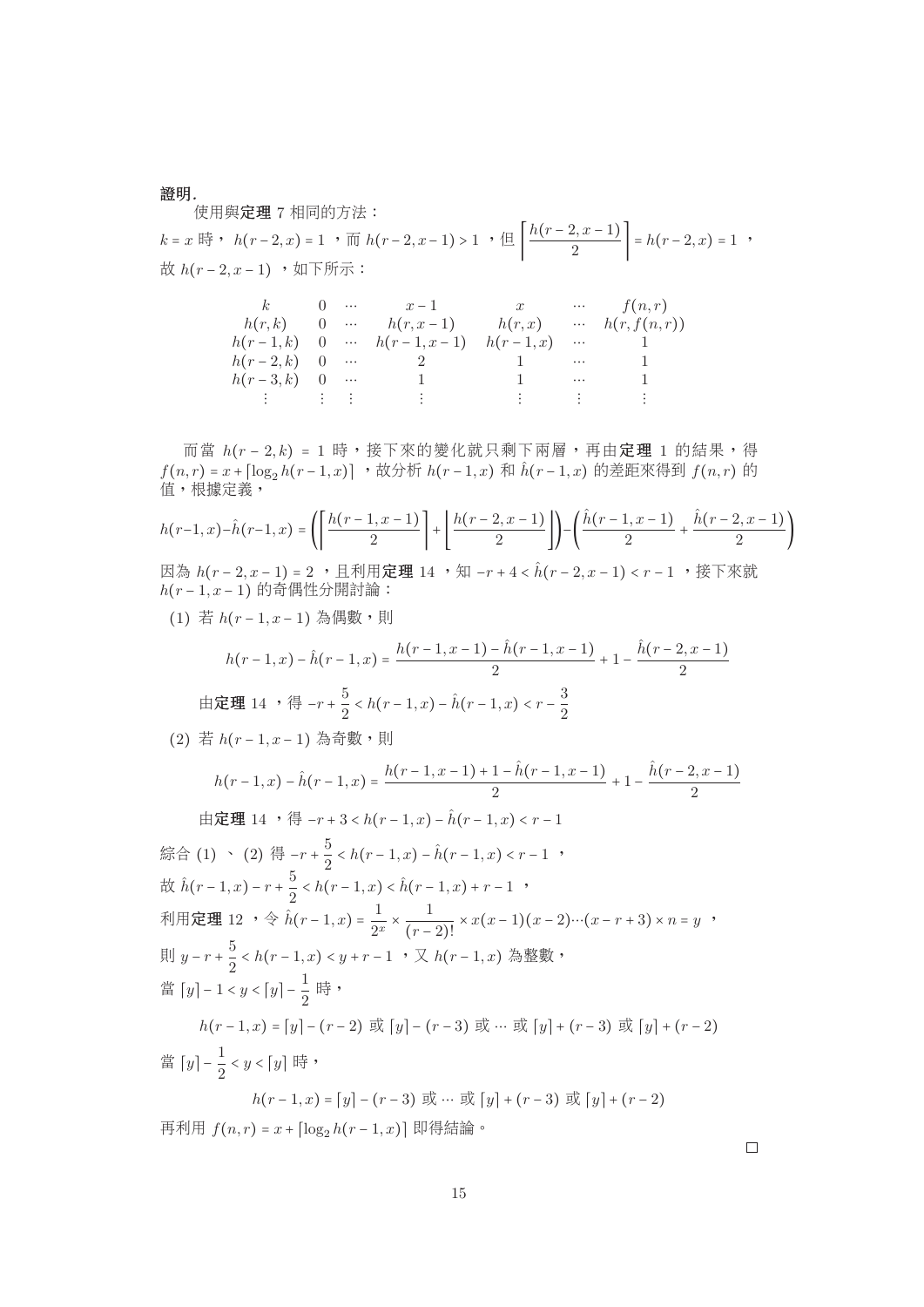另外,這裡證明與  $f(n, 3)$ 相同,  $f(n, r)$ 也是遞增的:

### 定理 **16.**

 $f(n_1, r) \ge f(n_2, r), \forall n_1 > n_2, n_1, n_2 \in \mathbb{N}$ 

#### 證明*.*

首先・明 
$$
h_{n+1}(l,k) \ge h_n(l,k)
$$
,  $\forall 1 \le l < r$ ,  $l \in \mathbb{N}$ ,  $k \in \mathbb{N} \cup \{0\}$ , ,利用數學歸納法:

- 1. 當  $k = 0$  時,  $h_{n+1}(1,0) = n+1 > n = h_n(1,0), h_{n+1}(2,0) = 0 = h_n(2,0), \ldots$  $h_{n+1}(r-1,0) = 0 = h_n(r-1,0)$  成立。
- 2. 若  $k = t$  時命題成立, 即  $h_{n+1}(l, t) \geq h_n(l, t)$ 。
- $3.$  當  $k = t + 1$  時,

$$
h_{n+1}(1, t+1) = \left\lceil \frac{h_{n+1}(1, t)}{2} \right\rceil \ge \left\lceil \frac{h_n(1, t)}{2} \right\rceil = h_n(1, t+1),
$$
  
\n
$$
h_{n+1}(2, t+1) = \left\lceil \frac{h_{n+1}(2, t)}{2} \right\rceil + \left\lfloor \frac{h_{n+1}(1, t)}{2} \right\rfloor
$$
  
\n
$$
\ge \left\lceil \frac{h_n(2, t)}{2} \right\rceil + \left\lfloor \frac{h_n(1, t)}{2} \right\rfloor = h_n(2, t+1), ...,
$$
  
\n
$$
h_{n+1}(r-1, t+1) = \left\lceil \frac{h_{n+1}(r-1, t)}{2} \right\rceil + \left\lfloor \frac{h_{n+1}(r-2, t)}{2} \right\rfloor
$$
  
\n
$$
\ge \left\lceil \frac{h_n(r-1, t)}{2} \right\rceil + \left\lfloor \frac{h_n(r-2, t)}{2} \right\rfloor = h_n(r-1, t+1)
$$

因此當  $k = t + 1$ 時命題亦成立,所以  $h_{n+1}(l, k) \geq h_n(l, k)$ ,  $\forall$   $1 \leq l < r$ ,  $l \in \mathbb{N}$ , 由此結論,當  $h_{n+1}(1, k)$ ,  $h_{n+1}(2, k)$ ,…,  $h_{n+1}(r-1, k)$  第一次到 1 時,  $h_n(1, k)$ ,  $h_n(2, k)$ ,…,  $h_n(r-1, k)$  已經是 1 了, 又  $f(n, r)$  為滿足  $h_n(1,k) = h_n(2,k) = ∴ h_n(r-1,k) = 1$  的最小正整數  $k$  ,故  $f(n, 3) \ge f(n+1,3)$  , 因此,  $f(n_1, 3) \ge f(n_1 - 1, 3) \ge \cdots \ge f(n_2 + 1, 3) \ge f(n_2, 3)$ , 得證。  $\Box$ 

**2.5** <sup>研</sup><sup>究</sup> g(n, <sup>2</sup>) <sup>的</sup>一般<sup>式</sup>

### 定理 **17.**

 $g(n, 2) = \lceil \log_2 n \rceil$ 

證明*.*

$$
\begin{cases} h(2,k) = h(2,k-1) + \left\lfloor \frac{h(1,k-1)}{2} \right\rfloor \\ h(1,k) = \left\lceil \frac{h(1,k-1)}{2} \right\rceil \end{cases}
$$

 $(k \in \mathbb{N}, h(2,0) = 0, h(1,0) = n)$  。 其狀況與定理 1 相同,故  $g(n, 2) = \lceil \log_2 n \rceil$ 。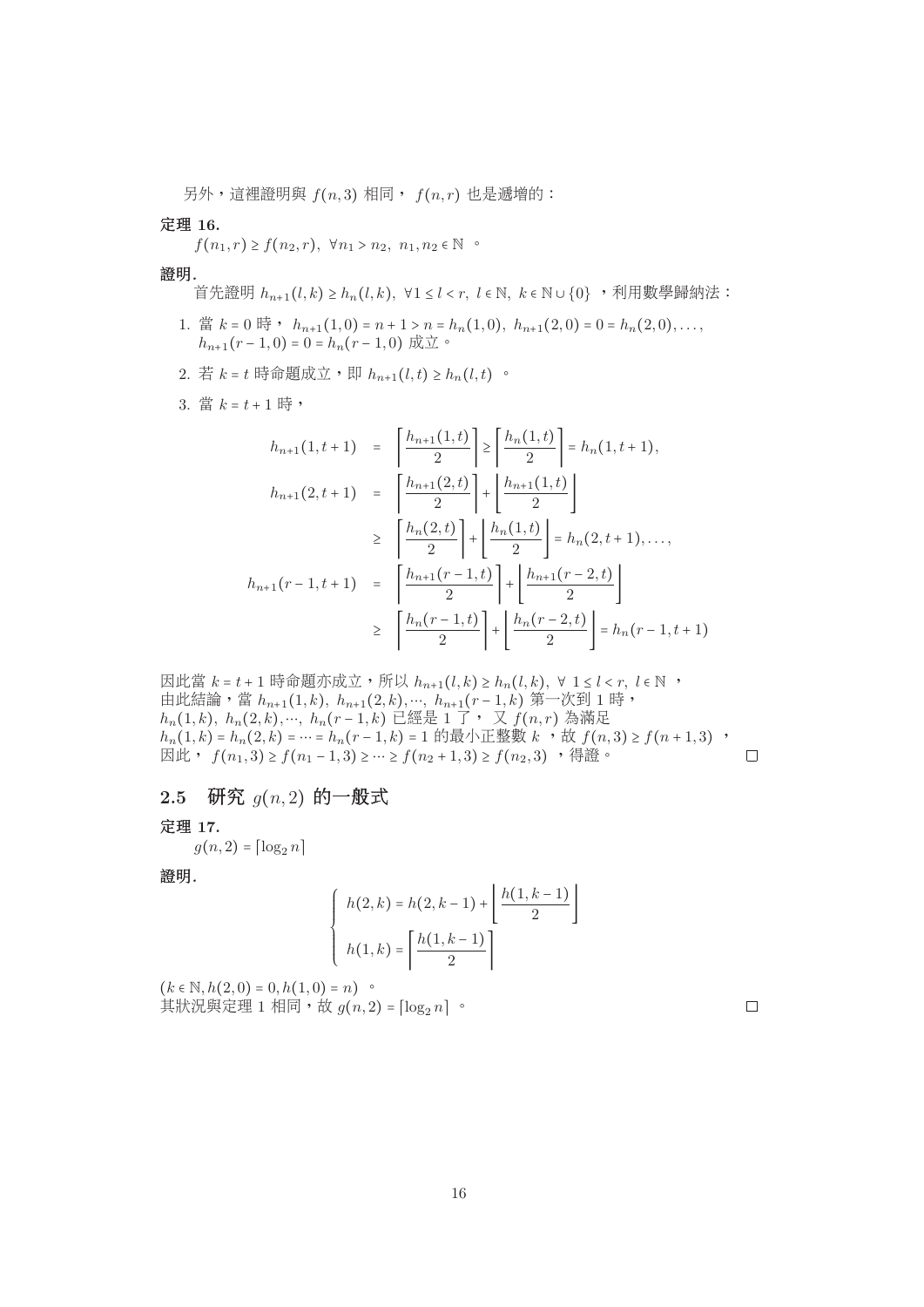# **2.6** <sup>研</sup><sup>究</sup> g(n, <sup>3</sup>) <sup>的</sup>一般<sup>式</sup>

 $g(n, 3)$ 主要的結果見定理  $25 \cdot$ 定理  $26 \cdot$ 定理  $28 \cdot$ 首先將其狀態寫成遞迴數列的形式:

$$
\begin{cases}\n h(3,k) = h(3,k-1) + \left\lfloor \frac{h(2,k-1)}{2} \right\rfloor \\
 h(2,k) = \left( h(2,k-1) - 2 \left\lfloor \frac{h(2,k-1)}{2} \right\rfloor \right) + \left\lfloor \frac{h(1,k-1)}{2} \right\rfloor \\
 h(1,k) = \left\lceil \frac{h(1,k-1)}{2} \right\rceil + \left\lfloor \frac{h(2,k-1)}{2} \right\rfloor\n\end{cases}
$$

 $(k \in \mathbb{N}, h(3,0) = h(2,0) = 0, h(1,0) = n)$ 

由於無法輕鬆推出一般式,故將天花板符號、地板符號去除並進行比較,定義數列  $\hat{h}(3, k) \rightarrow \hat{h}(2, k) \rightarrow \hat{h}(1, k)$ :

$$
\hat{h}(3,k) = \hat{h}(3,k-1) + \frac{\hat{h}(2,k-1)}{2}
$$

$$
\hat{h}(2,k) = \frac{\hat{h}(1,k-1)}{2}
$$

$$
\hat{h}(1,k) = \frac{\hat{h}(2,k-1)}{2} + \frac{\hat{h}(1,k-1)}{2}
$$

 $(k \in \mathbb{N}, \hat{h}(3,0) = \hat{h}(2,0) = 0, \hat{h}(1,0) = n)$  .

在此我們定義其總行動次數為滿足  $\hat{h}(1, k) \leq 1$  且  $\hat{h}(2, k) \leq 1$  的最小正整數  $k$ , 並以  $\hat{g}(n, 3)$  表示, 即  $\hat{g}(n, 3)$  表示, 即

$$
\hat{g}(n,3) = \min\{k|\hat{h}(1,k) \le 1, \ \hat{h}(2,k) \le 1, \ k \in \mathbb{N}\}\
$$

先推出  $\hat{h}(1, k) \sim \hat{h}(2, k) \sim \hat{h}(3, k)$  的一般式:

## 定理 **18.**

$$
\hat{h}(1,k) = \frac{F_{k+1}}{2^k} \times n \quad \text{if } F_{l+2} = F_{l+1} + F_l, \ F_0 = 0, \ F_1 = 1 \quad \text{or}
$$

### 證明*.*

利用學歸納法:

1. 
$$
\ddot{f} = k = 0
$$
  $\ddot{f} = \dot{h}(1,0) = n = \frac{F_1}{2^0} \times n$ ,  $\ddot{f} = k = 1$   $\ddot{f} = \dot{h}(1,0) = \frac{\hat{h}(1,0)}{2} + \frac{\hat{h}(2,1)}{2} = \frac{n}{2} = \frac{F_2}{2^1} \times n$ 

2. 若  $k = t$ ,  $k = t + 1$  時命題皆成立,即 $\hat{h}(1, t) = \frac{r_{t+1}}{2} \times n$ ,  $h(1, \hat{t} + 1) = \frac{r_{t+2}}{2^{t+1}} \times n$ 。 3. 當  $k = t + 2$ 時,

$$
\hat{h}(1, t+2) = \frac{\hat{h}(1, t+1)}{2} + \frac{\hat{h}(2, t+1)}{2} = \frac{F_{t+2}}{2^{t+2}} \times n + \frac{\hat{h}(1, t)}{4}
$$

$$
= \left(\frac{F_{t+2}}{2^{t+2}} + \frac{F_{t+1}}{2^{t+2}}\right) \times n = \frac{F_{t+3}}{2^{t+2}} \times n
$$

由數學歸納法得證。

|  | ٦ |  |
|--|---|--|
|  |   |  |
|  |   |  |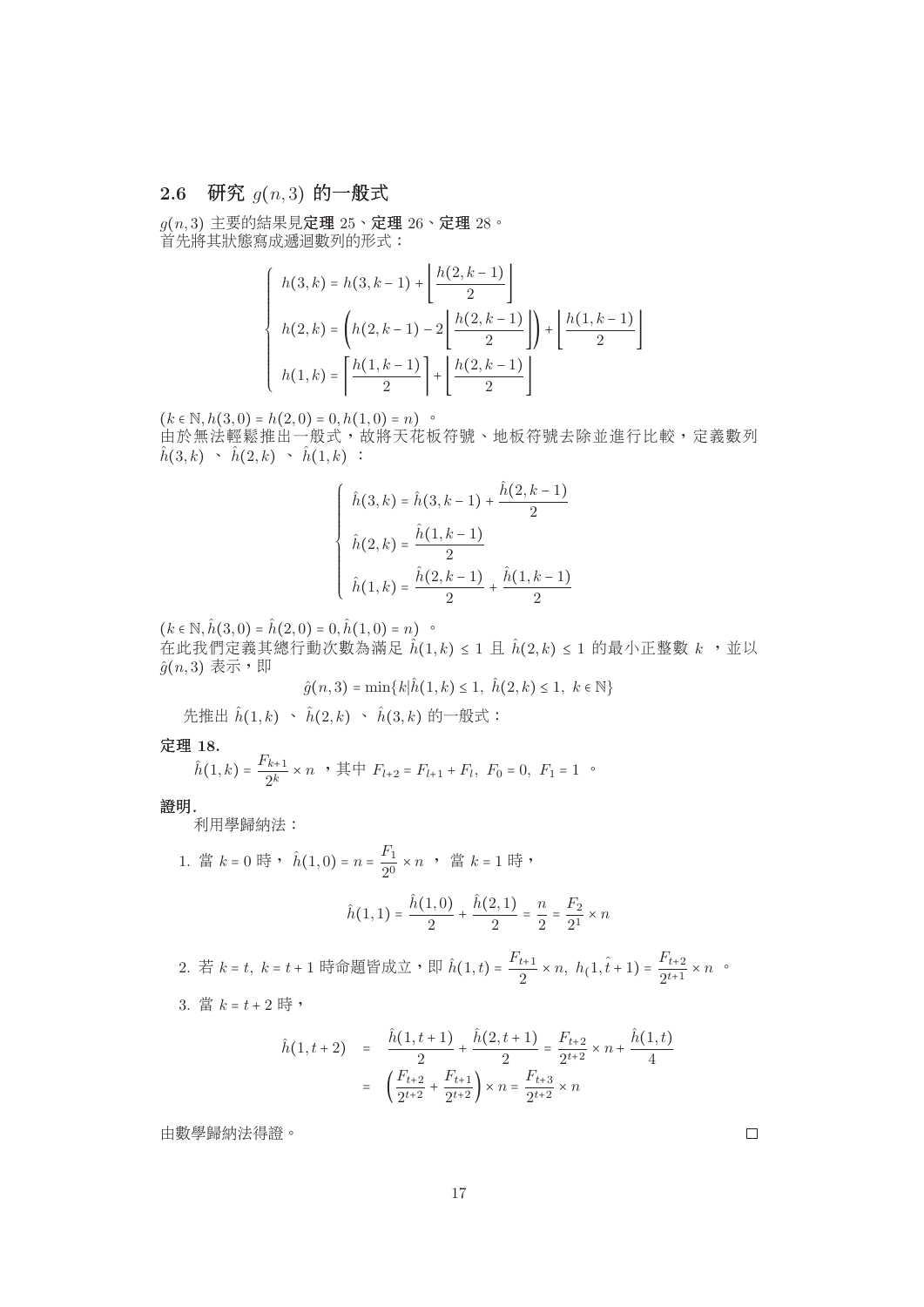定理 **19.**

$$
\hat{h}(2,k) = \frac{F_k}{2^k} \times n \quad , \quad \text{if } F_{l+2} = F_{l+1} + F_l, \quad F_0 = 0, \quad F_1 = 1 \quad \text{or}
$$

證明*.*

\n- $$
\mathcal{F}(\mathbf{H}) = \mathbf{18} \cdot \mathbf{4} \quad \hat{h}(2,k) = \frac{\hat{h}(1,k-1)}{2} = \frac{F_k}{2} \times n = \frac{F_k}{2^k} \times n
$$
\n
\n- □
\n

定理 **20.**

$$
\hat{h}(3,k) = \left(1 - \frac{F_{k+2}}{2^k}\right) \times n \rightarrow \text{H} + F_{l+2} = F_{l+1} + F_l, \ F_0 = 0, \ F_1 = 1 \rightarrow
$$

證明*.*

利用定理 **18** 及定理 **19**,得

 $\mathbf{r}$ 

$$
\hat{h}(3,k) = n - \hat{h}(2,k) - \hat{h}(1,k) = \left(1 - \frac{F_k}{2^k} - \frac{F_{k+1}}{2^k}\right) \times n = \left(1 - \frac{F_{k+2}}{2^k}\right) \times n
$$

 $\Box$ 

接著,為了解決原題,以下討論  $h(2, k)$ 與 $\hat{h}(2, k) \sim h(1, k)$ 與  $\hat{h}(1, k)$ 之間的差距: 定理 **21.**

 $-2 < h(2, k) - \hat{h}(2, k) < 3, -3 < h(1, k) - \hat{h}(1, k) < 4$ 

證明*.*

利用數學歸納法:

1. 當 k = 0 時, h(2,0) − h(2,0) = 0 − 0, h(1,0) − h(1,0) = n − n = 0, 結論成立。 2. 若 k = t 時原命題成立, 即 −2 < h(2, t) − h(2, t) < 3, -3 < h(1, t) − h(1, t) < 4, v  $3.$  當  $k = t + 1$ 時,

$$
h(2, t+1) - \hat{h}(2, t+1) = \left( h(2, t) - 2 \left[ \frac{h(2, t)}{2} \right] \right) + \left[ \frac{h(1, t)}{2} \right] - \frac{\hat{h}(1, t)}{2}
$$

$$
h(1, t+1) - \hat{h}(1, t+1) = \left( \left[ \frac{h(2, t)}{2} \right] - \frac{\hat{h}(2, t)}{2} \right) + \left( \left[ \frac{h(1, t)}{2} \right] - \frac{\hat{h}(1, t)}{2} \right)
$$

接下來,利用歸納假設及 $h(2,t)$ 和 $h(1,t)$ 的奇偶性分別討論:  $(1)$  若  $h(2,t)$  為奇數,  $h(1,t)$  為奇數,

$$
\begin{cases}\nh(2, t+1) - \hat{h}(2, t+1) = \frac{h(1, t) - \hat{h}(1, t) + 1}{2} \\
h(1, t+1) - \hat{h}(1, t+1) = \frac{h(2, t) - \hat{h}(2, t) + h(1, t) - \hat{h}(1, t)}{2}\n\end{cases}
$$

得 −1 < h(2, t + 1) − ĥ(2, t + 1) <  $\frac{3}{2}$ , − $\frac{3}{2}$  < h(1, t + 1) − h(1, t + 1) <  $\frac{1}{2}$  $(2)$  若  $h(2,t)$  為奇數,  $h(1,t)$  為偶數,

$$
\begin{cases}\nh(2, t+1) - \hat{h}(2, t+1) = \frac{h(1, t) - \hat{h}(1, t) + 2}{2} \\
h(1, t+1) - \hat{h}(1, t+1) = \frac{h(2, t) - \hat{h}(2, t) + h(1, t) - \hat{h}(1, t) - 1}{2}\n\end{cases}
$$
\n
$$
\begin{aligned}\n\text{f} &= \frac{1}{2} < h(2, t+1) - \hat{h}(2, t+1) < 3, -3 < h(1, t+1) - \hat{h}(1, t+1) < 3\n\end{aligned}
$$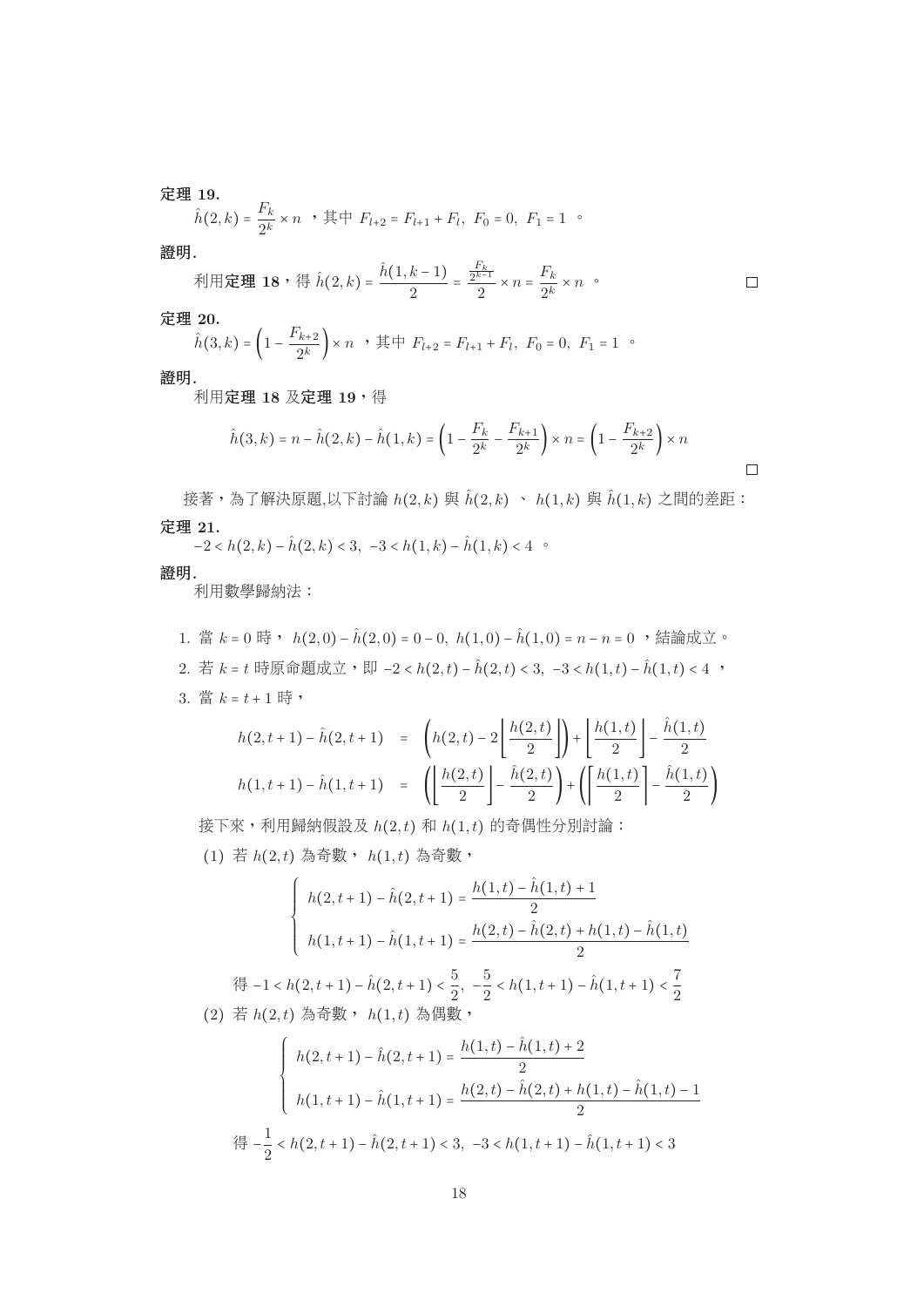$(3)$  若  $h(2,t)$  為偶數,  $h(1,t)$  為奇數,

$$
\begin{cases}\nh(2, t+1) - \hat{h}(2, t+1) = \frac{h(1, t) - \hat{h}(1, t) - 1}{2} \\
h(1, t+1) - \hat{h}(1, t+1) = \frac{h(2, t) - \hat{h}(2, t) + h(1, t) - \hat{h}(1, t) + 1}{2}\n\end{cases}
$$

得 −2 < h(2, t + 1) − h(2, t + 1) <  $\frac{3}{2}$ , −2 < h(1, t + 1) − h(1, t + 1) < 4  $(4)$  若  $h(2,t)$  為偶數,  $h(1,t)$  為偶數,

$$
\begin{cases}\nh(2, t+1) - \hat{h}(2, t+1) = \frac{h(1, t) - \hat{h}(1, t)}{2} \\
h(1, t+1) - \hat{h}(1, t+1) = \frac{h(2, t) - \hat{h}(2, t) + h(1, t) - \hat{h}(1, t)}{2}\n\end{cases}
$$
\n
$$
\begin{aligned}\n\text{f}(3, t+1) = \hat{h}(2, t+1) < 2, \quad -\frac{5}{2} < h(1, t+1) - \hat{h}(1, t+1) < \frac{7}{2} \\
\text{f}(4, t+1) = \hat{h}(2, t+1) - \hat{h}(2, t+1) < 3, \quad -3 < h(1, t+1) - \hat{h}(1, t+1) < 4, \quad t\end{aligned}
$$

綜合 (1)∼(4) , −2 < h(2, t + 1) − ĥ(2, t + 1) < 3, −3 < h(1, t + 1) − ĥ(1, t + 1) < 4 ,由數<br>學歸納法得證。

### 定理 **22.**

若  $h(2, k) = x$ ,  $h(1, k) = y$  , 其中  $k ∈ ℕ$  , 則  $h(2, k-1)$ ,  $h(1, k-1)$  至多僅有四種 可能情形:

$$
\begin{cases}\nh(2, k-1) = 2y - 2x + 3 \\
h(1, k-1) = 2x - 2\n\end{cases} \n\implies\n\begin{cases}\nh(2, k-1) = 2y - 2x + 1 \\
h(1, k-1) = 2x - 1\n\end{cases}
$$
\n
$$
\implies\n\begin{cases}\nh(2, k-1) = 2y - 2x \\
h(1, k-1) = 2y - 2x - 2\n\end{cases}
$$
\n
$$
\implies\n\begin{cases}\nh(2, k-1) = 2y - 2x - 2 \\
h(1, k-1) = 2x + 1\n\end{cases}
$$

#### 證明*.*

由定義,

$$
\begin{cases} h(2,k) = h(2,k-1) - 2\left\lfloor \frac{h(2,k-1)}{2} \right\rfloor + \left\lfloor \frac{h(1,k-1)}{2} \right\rfloor \\ h(1,k) = \left\lceil \frac{h(1,k-1)}{2} \right\rceil + \left\lfloor \frac{h(2,k-1)}{2} \right\rfloor \end{cases}
$$

設  $h(2, k-1) = 2y - 2x + a, h(1, k-1) = 2x + b$ , 其中a, b ∈ Z, 带入上式得

$$
\begin{cases}\nx = 2y - 2x + a - 2\left\lfloor \frac{2y - 2x + a}{2} \right\rfloor + \left\lfloor \frac{2x + b}{2} \right\rfloor \\
y = \left\lceil \frac{2x + b}{2} \right\rceil + \left\lfloor \frac{2y - 2x + a}{2} \right\rfloor\n\end{cases}
$$

化簡後得

$$
\begin{cases}\n a-2\left\lfloor \frac{a}{2} \right\rfloor + \left\lfloor \frac{b}{2} \right\rfloor = 0 & (1) \\
 \left\lceil \frac{b}{2} \right\rceil + \left\lfloor \frac{a}{2} \right\rfloor = 0 & (2)\n\end{cases}
$$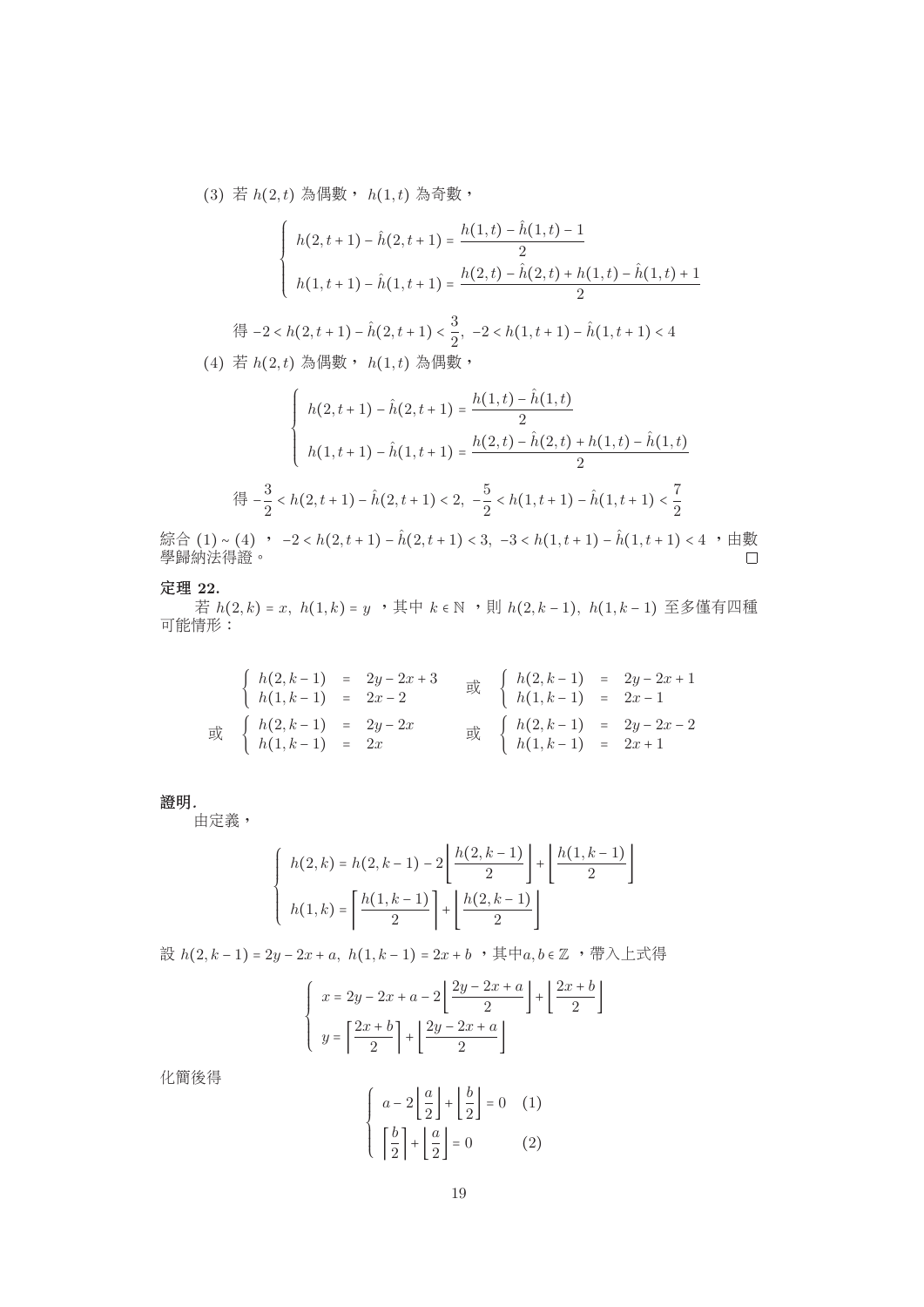又a − 2  $\left[\frac{\alpha}{2}\right]$  = 0 或 1 , 故  $\left[\frac{\alpha}{2}\right]$  = 0 或 −1 , 即 b = −2 或 −1 或 0 或 1 , 另外  $(1) + (2) \times 2$  得  $a + \left[ \frac{b}{2} \right] + 2 \left[ \frac{b}{2} \right] = 0$  ,將 b 的四個可能值代入,即得  $a$  值, 因此 (a, b) = (−3,−2) 或 (1,−1) 或 (0,0) 或 (−2,1) ,即得結論。  $\Box$ 

<sup>定</sup><sup>理</sup> 22 <sup>是</sup><sup>指</sup> h(2, k <sup>−</sup> 1), h(1, k <sup>−</sup> 1) <sup>至</sup>多只有四種可能性,但不一定都有可能發生, 例如當  $h(2, k) = h(1, k) = 2$  時,依照最初的定義,  $h(2, k-1) \ge 0$ ,  $h(1, k-1) \ge 0$ , 所以 其中的  $h(2, k-1) = 2$ ,  $h(1, k-1) = 5$  就不可能。

## 定理 **23.**

- (1)  $h(1, k) \geq 1, \forall k \in \mathbb{N}$
- (2)  $h(1, k) \ge h(2, k) 1$ ,  $\forall k \in \mathbb{N}$ , 更精確地説, 除了  $h(1, k) = 1$ ,  $h(2, k) = 2$  這種情形  $\oint$  ,  $h(1,k)$  ≥  $h(2,k)$  。
- (3)  $h(2, k) > 0, \forall \in \mathbb{N}$ , 更精確地説, 除了  $h(1, k) = 2$ ,  $h(2, k) = 0$ 這種情形外,  $h(2, k) > 1$
- (4)  $2h(2, k) h(1, k) \ge -2$ ,  $\forall \in \mathbb{N}$

#### 證明*.*

首先依照原本的定義,人數不能為負,故  $h(1, k) ≥ 0$ ,  $h(2, k) ≥ 0$ 。

- (1)  $h(1,k) = \left| \frac{h(1,k-1)}{2} \right| + \left| \frac{h(2,k-1)}{2} \right|$ , 當  $h(1,k) = 0$ , 可得  $h(1,k-1) = 0$ , 重複<br>此共驟, 得  $h(1, 0) = 0$ , 矛盾  $1$  所  $\mathbb{N}$   $h(1, k) > 1$ ,  $\forall k \in \mathbb{N}$ . 此步驟,得 h(1,0) = 0 ,矛盾!所以 h(1,k) ≥ 1, ∀k ∈ N 。
- (2) <sup>根</sup>據定<sup>義</sup>

$$
\begin{cases} h(2,k) = h(2,k-1) - 2\left\lfloor \frac{h(2,k-1)}{2} \right\rfloor + \left\lfloor \frac{h(1,k-1)}{2} \right\rfloor \\ h(1,k) = \left\lceil \frac{h(1,k-1)}{2} \right\rceil + \left\lfloor \frac{h(2,k-1)}{2} \right\rfloor \end{cases}
$$

則

$$
h(1,k) - h(2,k) + 1 = \left( \left\lceil \frac{h(1,k-1)}{2} \right\rceil - \left\lfloor \frac{h(1,k-1)}{2} \right\rfloor \right) + \left\lfloor \frac{h(2,k-1)}{2} \right\rfloor + \left( 2 \left\lfloor \frac{h(2,k-1)}{2} \right\rfloor - h(2,k-1) + 1 \right) \ge 0 \quad (\forall k \in \mathbb{N})
$$

而  $h(1, k) - h(2, k) + 1 = 0$ ,只在  $h(2, k - 1) = 1$ 且  $h(1, k - 1)$ 為偶數的情形下才有 可能,設 h(1, k − 1) = 2t, t ∈ N ,根據定理 22 ,得

$$
\begin{cases}\nh(2,k-2) \\
h(1,k-2)\n\end{cases} = \begin{cases}\n4t+1 \\
0\n\end{cases} \n\begin{cases}\n4t-1 \\
1\n\end{cases} \n\begin{cases}\n4t-2 \\
2\n\end{cases} \n\begin{cases}\n4t-4 \\
3\n\end{cases}
$$

由 (1) ,  $h(1, k) \geq 1$  , 故只剩後三種可能, 再配合除了  $h(2, k-1) = 1 \text{ }\mathbb{E} h(1, k-1)$ 為偶數這種情形外,恆有  $h(1, k) ≥ h(2, k)$ , 以下分成  $t ≠ 1$  和  $t = 1$  進行討論:

(a) 若  $t ≠ 1$ , 即  $t ≥ 2$ , 則這三種可能皆有  $h(2, k-2) ≥ h(1, k-2)$ , 因此根據定 理 22 及 h(2, k − 3) = 1 且 h(1, k − 3) 為偶數,得

| $(h(1,k-2), h(2,k-2))$   | $(4t-1,1)$ | $(4t-2,2)$ | $(4t-4,3)$ |
|--------------------------|------------|------------|------------|
| $(h(1, k-3), h(2, k-3))$ | (2,1)      |            |            |
|                          |            |            |            |

<sup>而</sup>計算得到<sup>之</sup> t <sup>值</sup>皆與原假設矛盾。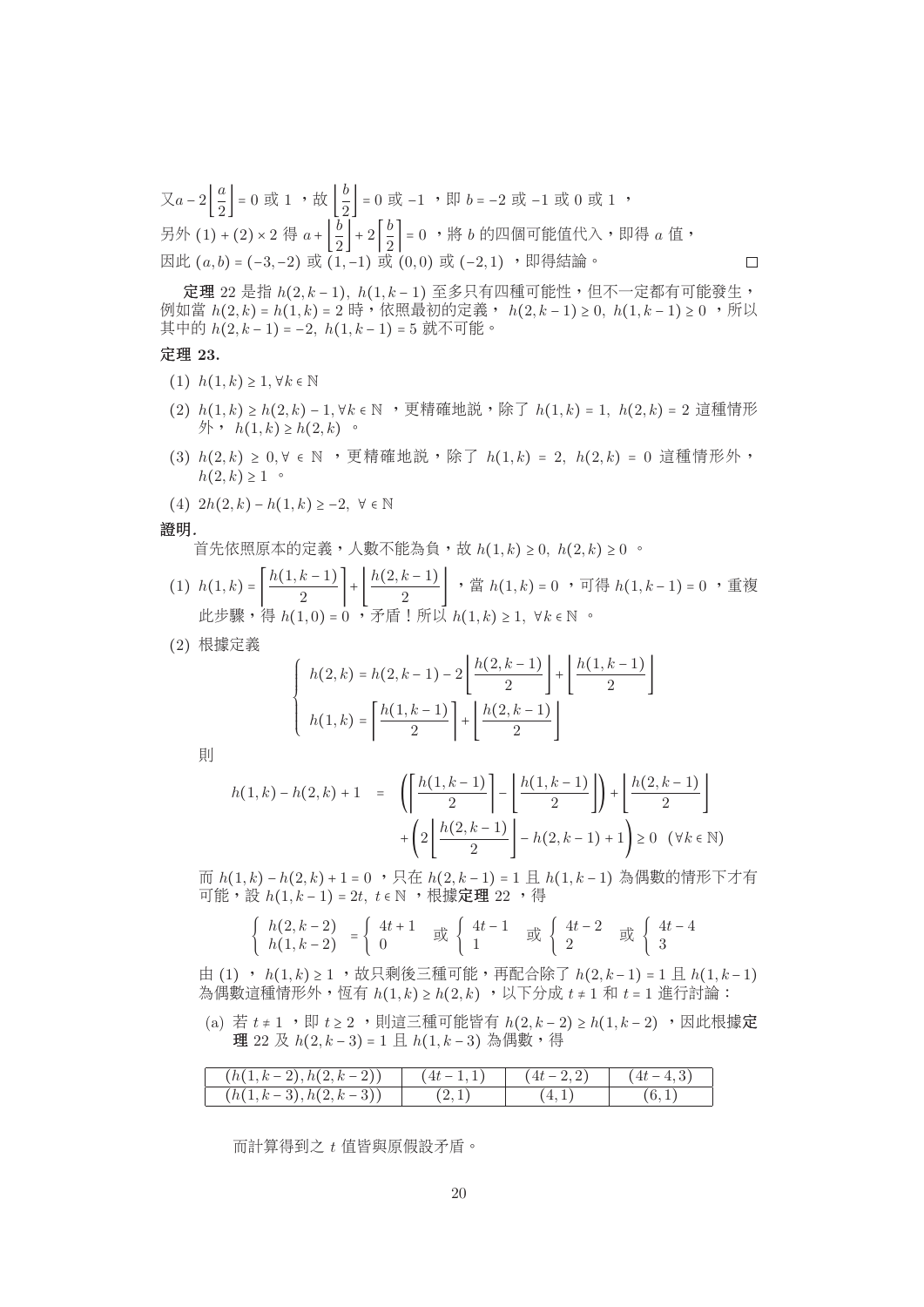(b) 若  $t = 1$ , 實際上確實有可能發生。

因此,除了 $h(2, k) = 2 \text{ H } h(1, k) = 1$ 這種情形外,  $h(1, k) \geq h(2, k)$ 。

(3) 設  $h(2, k) = 0$ ,  $h(1, k) = a$ ,  $a \in \mathbb{N}$ , 利用定理 22,

$$
\begin{cases}\nh(2,k-1) \\
h(1,k-1)\n\end{cases} =\n\begin{cases}\n2a+3 \\
-2\n\end{cases} \n\begin{cases}\n2a+1 \\
-1\n\end{cases} \n\begin{cases}\n2a \\
0\n\end{cases} \n\begin{cases}\n2a \\
0\n\end{cases} \n\begin{cases}\n2a-2 \\
1\n\end{cases},
$$

由 (1) ,  $h(2, k-1) = 2a-2$ ,  $h(1, k-1) = 1$  是唯一可能, 再利用 (2) ,  $1 \geq 2a-3$ , 即  $a = 1, 2$  , 但若  $a = 1$  , 即  $h(2, k) = 0$ ,  $h(1, k) = 1$  , 往前推得  $h(2, k-1) = 0, h(1, k-1) = 1$ , 重複此步驟, 和初始條件矛盾! 故  $a = 2$ , 而得結論。

(4) <sup>根</sup>據定<sup>義</sup>

$$
\begin{cases} h(2,k) = h(2,k-1) - 2\left\lfloor \frac{h(2,k-1)}{2} \right\rfloor + \left\lfloor \frac{h(1,k-1)}{2} \right\rfloor \\ h(1,k) = \left\lceil \frac{h(1,k-1)}{2} \right\rceil + \left\lfloor \frac{h(2,k-1)}{2} \right\rfloor \end{cases}
$$

因此

$$
2h(2,k) - h(1,k) = 2h(2,k-1) - 5\left[\frac{h(2,k-1)}{2}\right] + 2\left[\frac{h(1,k-1)}{2}\right] - \left[\frac{h(1,k-1)}{2}\right]
$$

$$
= 2h(2,k-1) - 5\left[\frac{h(2,k-1)}{2}\right] + 3\left[\frac{h(1,k-1)}{2}\right] - h(1,k-1)
$$

$$
\geq 2h(2,k-1) - 5 \times \frac{h(2,k-1)}{2} + 3\left(\frac{h(1,k-1)-1}{2}\right) - h(1,k-1)
$$

$$
= \frac{h(1,k-1) - h(2,k-1) - 3}{2}
$$

再利用 (2) 的 2 $h(2, k) - h(1, k) \ge -2$ ,  $\forall k \in \mathbb{N}$  。

 $\Box$ 

<sup>接</sup>下來我們討論最後的幾次行動,對於大於或等<sup>於</sup> 5 <sup>的</sup>正整數 n <sup>而</sup>言,考慮最後<sup>的</sup> 7  $\mathcal{K}$ 行動,發現  $h(1, k)$ ,  $h(2, k)$  的數值是固定的,詳細的過程在定理 24 討論:

## 定理 **24.**

當  $n \geq 5$  時,  $h_n(l,k)$  之值是唯一確定的(如下表所示),其中  $l = 1, 2, g(n, 3) - 6 \le k \le g(n, 3), k \in \mathbb{N}$  °

| h(2,k)<br>h(1,k) | $g(n,3)-6$ | $ g(n,3)-5 $ | $ g(n,3)-4 $ | $ g(n,3)-3 g(n,3)-2 $ | $\mid g(n,3)-1 \mid$ | q(n,3) |
|------------------|------------|--------------|--------------|-----------------------|----------------------|--------|
|                  |            |              |              |                       |                      |        |
|                  |            |              |              |                       |                      |        |

證明*.*

根據定義,  $h(2, g(n, 3)) = h(1, g(n, 3)) = 1$ , 利用定理 22 往前推  $h(2, k-1)$ 及  $h(1, k - 1)$  之值:

| $h(2, g(n, 3)-1)$ |  |  |
|-------------------|--|--|
| $h(1,g(n,3)-1)$   |  |  |
|                   |  |  |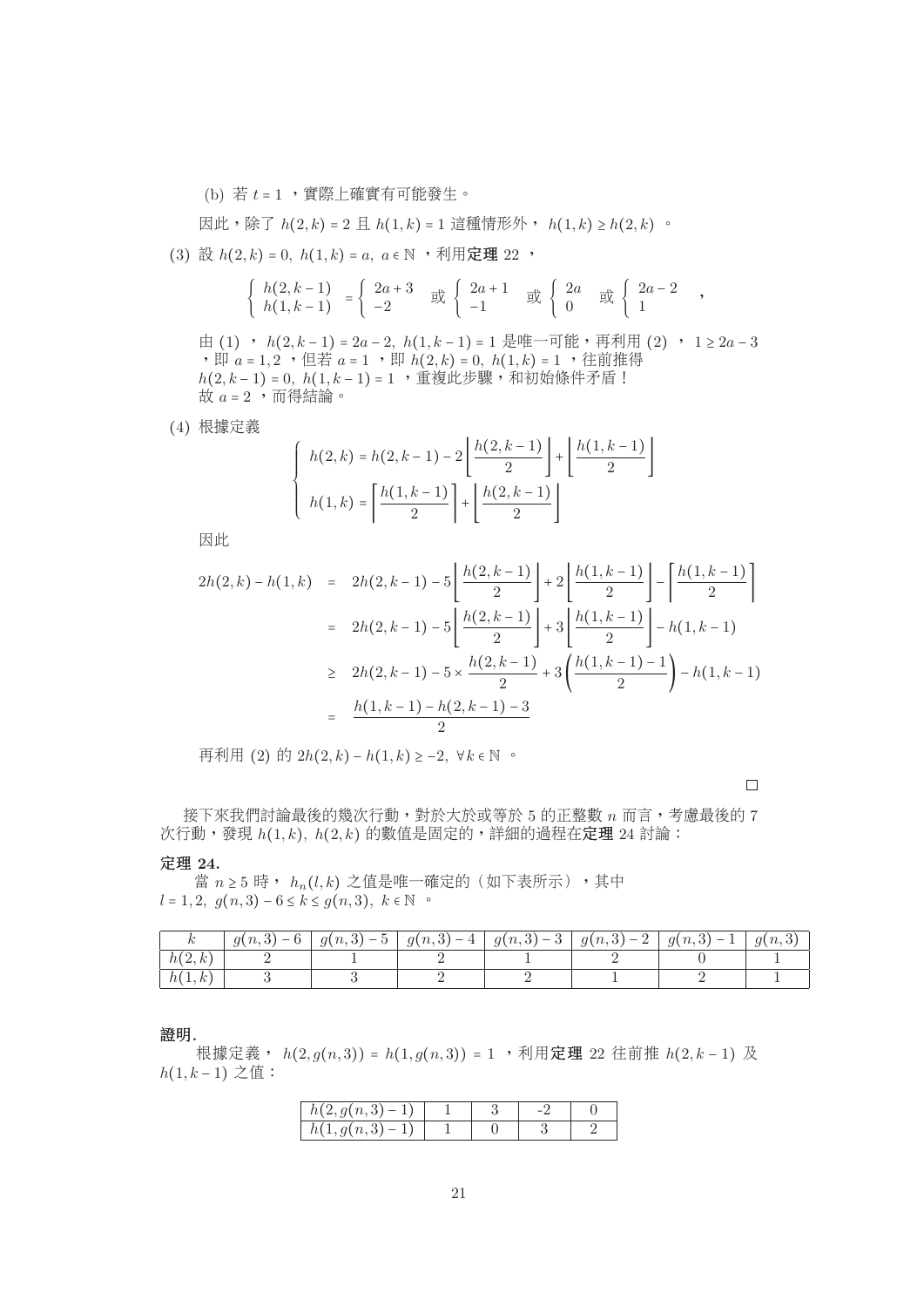由 定理 23 及  $g(n, 3)$  的定義, 得  $h(2, g(n, 3) - 1) = 0$ ,  $h(1, g(n, 3) - 1) = 2$  。

| $h(2, g(n, 3) - 2)$ |  |  |
|---------------------|--|--|
| $, g(n,3) - 2)$     |  |  |
|                     |  |  |

由 定理 23 (1) , 得  $h(2, g(n, 3) - 2) = 2$ ,  $h(1, g(n, 3) - 2) = 1$  。

| $(2, g(n, 3) - 3)$<br>h(z) |  |  |
|----------------------------|--|--|
| h(1)<br>$a(n,3)-3$         |  |  |
|                            |  |  |

顯然  $h(2, g(n, 3) - 3) = 1$ ,  $h(1, g(n, 3) - 3) = 2$  。

| h(1)<br>$5(1, g(n, \, \cdot \,$ |  |
|---------------------------------|--|

由 定理 23 , 得  $h(2, g(n, 3) - 4) = 2$ ,  $h(1, g(n, 3) - 4) = 2$  。

| $\lceil (2, g(n, 3) - 5) \rceil$ |  |  |
|----------------------------------|--|--|
| $g(n,3)-5$                       |  |  |

由 定理 23 , 得  $h(2, g(n, 3) - 5) = 1$ ,  $h(1, g(n, 3) - 5) = 3$  。

| $n(2, g(n, 3) - 6)$                                |  |
|----------------------------------------------------|--|
| $1, g(n, 3) - 1$<br>U.<br>$\overline{\phantom{a}}$ |  |

$$
\text{#} \ \mathbf{\mathcal{E}} \mathbf{\mathcal{H}} \; 23 \quad \text{#} \ \ h(2, g(n, 3) - 6) = 2, \ h(1, g(n, 3) - 6) = 3 \ \text{#}
$$

<sup>如</sup>果<sup>將</sup> h(2, g(n, 3) − 6) = 2, h(1, g(n, 3) − 6) = 3 <sup>再</sup>往前<sup>推</sup>

| $h(2, g(n, 3) - 7)$ |  |  |
|---------------------|--|--|
| $h(1, g(n, 3) - 7)$ |  |  |
|                     |  |  |

由 定理 23, 特 (h(2, g(n, 3) − 7), h(1, g(n, 3) − 6)) = (3, 3) 或 (2, 4), 而實際上這兩 種情形 皆有可能。

**2.6.1** g(n, 3) <sup>的</sup>上下界估計**–**方<sup>法</sup> 1

#### 定理 **25.**

 $\hat{g}(n, 3) - 8 \le g(n, 3) \le \hat{g}(n, 3) + 8$  若  $n \ge 12$  。

證明*.*

根據  $\hat{g}(n,3)$  的定義, 0 <  $\hat{h}(1,\hat{g}(n,3) \leq 1, 0\hat{h}(2,\hat{g}(n,3)) \leq 1$ ,配合定理 21 ,得  $-3 < h(1, \hat{g}(n, 3)) < 5, -2 < h(2, \hat{g}(n, 3)) ≤ 1 \boxtimes \mathcal{W}$ ,  $h(1, \hat{g}(n, 3)) = 1 \text{ W } 2 \text{ W } 3 \text{ W } 4 \text{ H}.$  $h(2,\hat{g}(n,3)) = 0$  或 1 或 2 或 3 接下來討論這些組合:

(1)  $(h(1, \hat{g}(n, 3)), h(2, \hat{g}(n, 3))) = (1, 0), (3, 0), (4, 0), (1, 3), (2, 3)$  時,由定理 23 不可 能!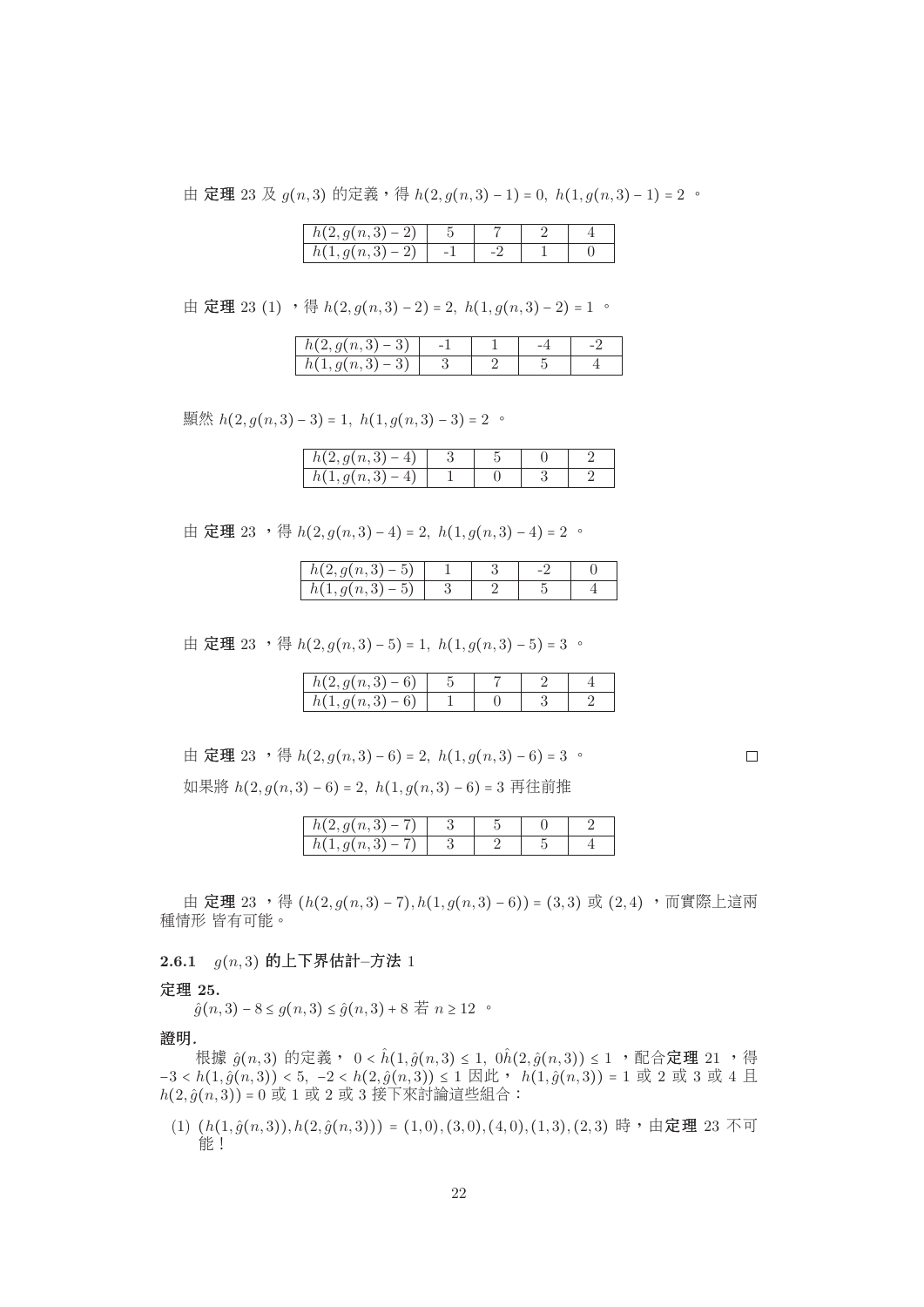- $(2)$   $(h(1, \hat{g}(n, 3)), h(2, \hat{g}(n, 3))) = (4, 1)$  時,  $(h(1, \hat{g}(n, 3) + 1), h(2, \hat{g}(n, 3) + 1)) = (2, 3)$ <sup>和</sup>定<sup>理</sup> 23 <sup>矛</sup>盾!
- (3)  $(h(1, \hat{g}(n, 3)), h(2, \hat{g}(n, 3))) = (1, 1), (1, 2), (2, 0), (2, 1), (2, 2), (3, 1), (3, 2)$  時,由定 理 24,  $g(n, 3) \leq \hat{g}(n, 3) + 6$ 。
- (4)  $(h(1, \hat{g}(n, 3)), h(2, \hat{g}(n, 3))) = (3, 3), (4, 2)$  時,  $(h(1, \hat{g}(n, 3) + 1), h(2, \hat{g}(n, 3) + 1)) =$  $(3, 2)$  由定理 24 知  $g(n, 3) \le \hat{g}(n, 3) + 7$  。
- $(5)$   $(h(1, \hat{q}(n, 3)), h(2, \hat{q}(n, 3))) = (4, 3)$  時,  $(h(1, \hat{q}(n, 3) + 1), h(2, \hat{q}(n, 3) + 1)) = (3, 3)$ 由定理 24 和 (4) 知  $g(n, 3) \le \hat{g}(n, 3) + 8$ 。

根據 (1)∼(5), 得  $g(n, 3)$  ≤  $\hat{g}(n, 3)$  + 8 。另一方面, 根據  $\hat{g}(n, 3)$  的定義,

$$
\max\{\hat{h}(1,\hat{g}(n,3)-1),\hat{h}(2,\hat{g}(n,3)-1)\}>1
$$

但是

$$
\hat{h}(1,k) = \frac{F_k}{2^k} \times n \le \frac{F_{k+1}}{2^k} \times n = \hat{h}(1,k)
$$

, 所以  $\hat{h}(1,\hat{g}(n,3)-1) > 1$  , 根據  $\hat{h}(1,k) = \frac{F_{k+1}}{2^k}$  , 得

$$
\frac{\hat{h}(1,k)}{\hat{h}(1,k+t)} = 2^t \times \frac{F_{k+1}}{F_{k+t+1}}, \forall k \in \mathbb{N}
$$

其中  $F_{l+2} = F_{l+1} + F_l$ ,  $F_0 = 0$ ,  $F_1 = 1$  , 由數學歸納法, 易知  $\frac{3}{5} \leq \frac{F_l}{F_{l+1}} \leq \frac{3}{8}$  , 若  $l \geq 4$  ,  $\hat{h}(1, \hat{a}(n, 3) = 9)$  $\frac{1}{5} \leq \frac{1}{F_{l+1}}$  $\text{E}$ 此,當  $\hat{g}(n, 3) ≥ 11$  時,  $\frac{h(1, g(n, 3) - 9)}{\hat{h}(1, \hat{g}(n, 3) - 1)}$  $h(1, g(n, 3) - 1)$  $= 2^8 \times \frac{F_{\hat{g}(n,3)-8}}{F_{\hat{g}(n,3)}}$  $≥$  ( $\frac{1}{5}$ 5  $\Big)$ , 再配合  $\hat{h}(1, \hat{g}(n, 3) - 1)$  ,知  $\hat{h}(1, \hat{g}(n, 3) - 9) > (\frac{6}{5})$  ,在加上定理 21 , 5 知 h(1, $\hat{g}(n,3)$  − 9) >  $\left(\frac{6}{5}\right)^5$  − 3 > 1 ,即  $g(n,3)$  ≥  $\hat{g}(n,3)$  − 8 ,因此,接下來討論怎樣的 n 值會使得  $\hat{g}(n, 3) ≥ 11$ :

由於  $\hat{g}(n,3)$  的定義為 min =  $\left\{k \middle| \frac{\Gamma k + 1}{2^k} \times n \leq 1, \ k \in \mathbb{N} \right\}$  ,易知  $\hat{g}(n,3)$  對於 n 而言為遞<br>k動,直接計算得  $\hat{g}(12,3) = 11$  ,故當 n > 12 時 ,  $g(n,3) > \hat{g}(n,3) - 8$  。 □ 増函數,直接計算得  $\hat{g}(12,3) = 11$ ,故當  $n \ge 12$  時,  $g(n,3) \ge \hat{g}(n,3) - 8$ 。

**2.6.2** g(n, 3) <sup>的</sup>上下界估計**–**方<sup>法</sup> 2

定理 **26.**

$$
g(n,3) \ge \min\left\{k \mid \frac{F_k}{2^k} > \frac{21}{16n}, \ k \in \mathbb{N}\right\} + 1 \quad , \ \n\sharp \n\uplus F_{l+2} = F_l + F_{l+1}, \ F_0 = 0, F_1 = 1 \ \text{``}
$$

證明*.*

根據定義,

$$
\begin{cases} h(2, k+1) - \hat{h}(2, k+1) = \left( h(2, k) - 2 \left\lfloor \frac{h(2, k)}{2} \right\rfloor \right) + \left\lfloor \frac{h(1, k)}{2} \right\rfloor - \frac{\hat{h}(1, k)}{2} \\ h(1, k+1) - \hat{h}(1, k+1) = \left( \left\lfloor \frac{h(2, k)}{2} \right\rfloor - \frac{\hat{h}(2, k)}{2} \right) + \left( \left\lceil \frac{h(1, k)}{2} \right\rceil - \frac{\hat{h}(1, k)}{2} \right) \end{cases}
$$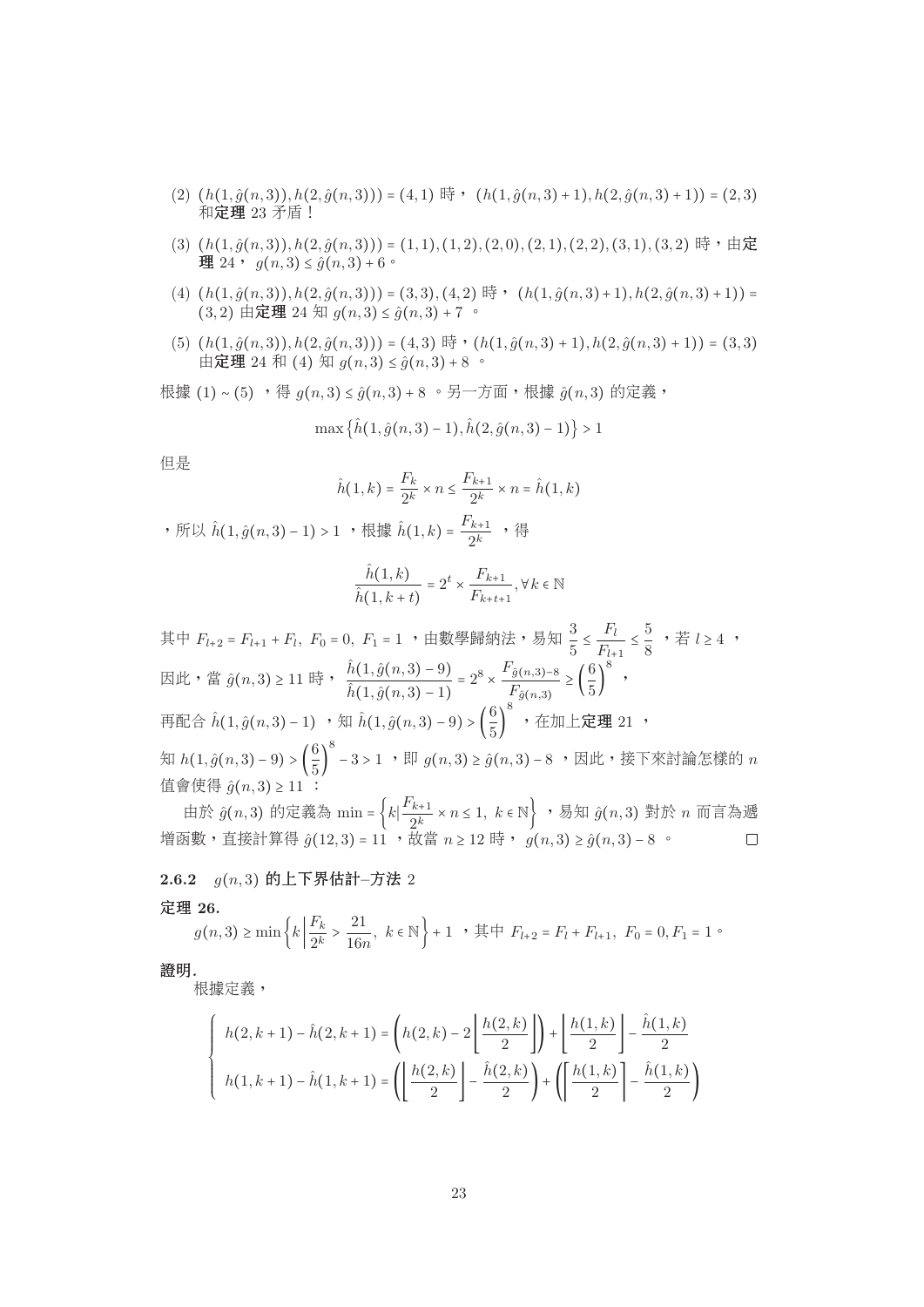接下來利用類似定理 21 的概念來處理問題,若已知  $h(2, k)$  和  $h(1, k)$  的奇偶性且 掌握  $h(2, k) - \hat{h}(2, k)$  和  $h(1, k) - \hat{h}(1, k)$  的範圍,即可得到  $h(2, k + 1) - \hat{h}(2, k + 1)$  和  $h(1, k+1) - \hat{h}(1, k+1)$ 的範圍(因為掌握一些資訊,所以結果會比定理 21 好一些),然 後再配合定理 24 的結論,在最後幾次的行動中,  $h(2, k)$  和  $h(1, k)$  的數值是明確的, 就可以得到下表:

| $\kappa$                | $g(n,3) - 6$ | $g(n,3) - 5$ |               | $g(n,3)-4   g(n,3)-3   g(n,3)-2$ |      |
|-------------------------|--------------|--------------|---------------|----------------------------------|------|
| h(2,k)                  |              |              |               |                                  |      |
| h(1,k)                  |              | 3            | $\mathcal{D}$ |                                  |      |
| $h(2,k) - \hat{h}(2,k)$ | $-2 \sim 3$  | $-2 \sim -$  |               |                                  | - 37 |
| $h(1,k) - \hat{h}(1,k)$ | $-3 \sim 4$  | $-2 \sim 4$  | $-2 \sim -$   | -21                              |      |
|                         |              |              |               |                                  |      |

在此舉例說明:

當  $k = g(n, 3) - 6$  時,  $h(2, k)$ ,  $h(1, k) = 3$ , 所以

$$
h(2, k+1) - \hat{h}(2, k+1) = \frac{h(1, k) - \hat{h}(1, k) - 1}{2}
$$

$$
h(1, k+1) - \hat{h}(1, k+1) = \frac{h(2, k) - \hat{h}(2, k) + h(1, k) - \hat{h}(1, k) + 1}{2}
$$

配合定理 21 的結論,  $-2 < h(2, k) - \hat{h}(2, k) < 3$ ,  $-3 < h(1, k) - \hat{h}(1, k) < 4$ , 得到 配合定理 21 的結論, −2 < h(2, k) − ĥ(2, k) < 3, −3 < h(1, k) − ĥ(1, k) < 4 , 得到 −2 < h(2, k + 1) − ĥ(2, k + 1) <  $\frac{3}{2}$ , −2 < h(1, k + 1) − ĥ(1, k + 1) < 4 。而觀察到表中,當  $k = g(n,3) - 1$  時, h(2, k) = 0 且 − $\frac{21}{16}$  < h(2, k) − ĥ(2, k) <  $\frac{1}{4}$  ,所以 ĥ(2, g(n, 3) − 1) <  $\frac{21}{16}$ <br>,而根據定理 19 , 16 , 而根據**定理** 19 ,  $F(z)$ 

$$
\hat{h}(2, g(n,3) - 1) = \frac{F_g(n,3) - 1}{2g(n,3) - 1} \times n
$$
  

$$
\text{Eik} \quad \frac{F_{g(n,3) - 1}}{2g(n,3) - 1} < \frac{21}{16n}, \quad \text{Ex } g(n,3) \ge \min\left\{k \left|\frac{F_k}{2^k} > \frac{21}{16n}, \ k \in \mathbb{N}\right.\right\} + 1 \quad \text{or}
$$

由於  $\hat{h}(2, k)$  及  $h(1, k)$  始終  $\geq 0$ , 用定理 26 的方法無法得出上界,故採用另一個方 法:

定理 **27.**

$$
g(n,3) \le n - \left\lfloor \frac{n}{4} \right\rfloor + 3 \quad \circ
$$

**Contract** 

證明*.*

當  $n = 3, 4$ 時,直接計算可得結論,因此接下來討論  $n > 4$  的情形,根據定義可得下 列兩個資訊:

(1) 若  $h(2, k) \neq 0, 1$ , 則  $h(3, k+1) - h(3, k) > 1$ 

(2)  $h(2, k) = 0, 1$  的充要條件是  $(h(2, k), h(1, k)) = (1, 3), (1, 2), (2, 0), (1, 1)$  其中  $k \in \mathbb{N}$ 而比較**定理** 23 的資訊,知若  $k ≠ g(n, 3) - 5$ ,  $g(n, 3) - 3$ ,  $g(n, 3) - 1$ ,  $g(n, 3)$ , 則 h(3, k+1)−h(3, k) ≥ 1 ,根據定義及定理 23 ,知 h(3, 2) =  $\left\lfloor \frac{n}{4} \right\rfloor$ , h(3, g(n, 3)−6) = n−5 , 配合當  $2 \le k \le g(n, 3) - 6$  時,  $\{h(3, k)\}$  為嚴格遞增數列,  $\Box$ 因此,  $(g(n,3)-6)-2 \leq n-5-\left\lfloor \frac{n}{4} \right\rfloor$ , 即  $g(n,3) \leq n-\left\lfloor \frac{n}{4} \right\rfloor +3$ .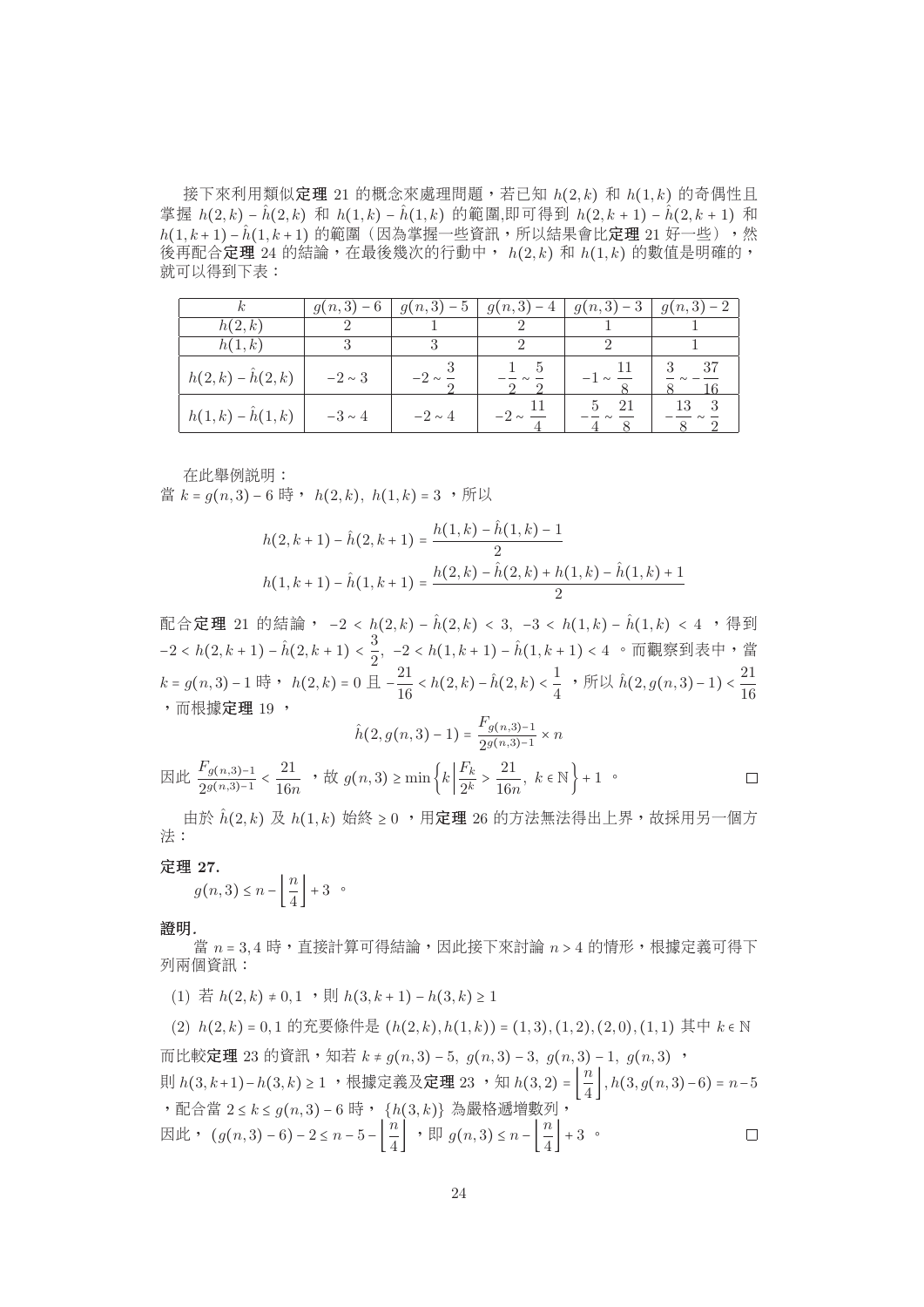**2.6.3** g(n, 3) <sup>的</sup>上下界估計**–**方<sup>法</sup> 3

定理 **28.**

$$
8+\min\left\{k\left|\left(\frac{11}{15}\right)^k\leq \frac{5}{n-\lfloor\frac{n}{4}\rfloor}, k\in\mathbb{N}\right\}\leq g(n,3)\leq 8+\max\left\{k\left|\left(\frac{11}{12}\right)^k\geq \frac{5}{n-\lfloor\frac{n}{4}\rfloor}, k\in\mathbb{N}\right\}\right\}.
$$

證明*.*

設  $2 \leq k \leq g(n, 3) - 2$ 根據定義,

$$
\begin{cases} h(2,k) = h(2,k-1) - 2\left\lfloor \frac{h(2,k-1)}{2} \right\rfloor + \left\lfloor \frac{h(1,k-1)}{2} \right\rfloor \\ h(1,k) = \left\lfloor \frac{h(2,k-1)}{2} \right\rfloor + \left\lfloor \frac{h(1,k-1)}{2} \right\rfloor \end{cases}
$$

<sup>接</sup>下來利用定<sup>理</sup> 23 <sup>的</sup>結論:

$$
h(2, k-1) \le h(1, k-1) \le 2h(2, k-1) + 2,\tag{1}
$$

 $\mathcal{R}$ 討論 h(2, k − 1) 和 h(2, k − 1) 的奇偶性得到 h(1, k) 和 h(2, k) 的關係, 底下分成四種 情形討論:

- (1) 若  $h(2, k-1)$  為奇數、  $h(1, k-1)$  為奇數,則<br>  $h(1, k-1) + 1$  $h(2, k) = \frac{h(1, k-1)+1}{2}, h(1, k) = \frac{h(1, k-1)+h(2, k-1)}{2}$ , 化簡後得<br>  $h(1, k-1) = 2h(2, k) - 1, h(2, k-1) = 2h(1, k) - 2h(2, k) + 1$ , 再利用 h(1,k-1) = 2h(2,k) − 1, h(2,k-1) = 2h(1,k) − 2h(2,k) + 1 ,再利用 (1) 及奇偶性<br>(2h(1 k) − 2h(2 k) + 1) + 1 < 2h(2 k) − 1 < 2(2h(1 k) − 2h(2 k) + 1) + 1, 即  $(2h(1,k) - 2h(2,k) + 1) + 1 \le 2h(2,k) - 1 \le 2(2h(1,k) - 2h(2,k) + 1) + 1,$  $\frac{h(1, k) + 1}{2} \le h(2, k) \le \frac{2h(1, k) + 2}{3}$ ; 3
- (2) 若  $h(2, k-1)$  為奇數、  $h(1, k-1)$  為偶數,則<br>  $h(1, k-1) + 2$  $h(2,k) = \frac{h(1,k-1)+2}{2}$ ,  $h(1,k) = \frac{h(1,k-1)+h(2,k-1)-1}{2}$ , 化簡後得<br>  $h(1,k-1) = 2h(2,k) - 2$ ,  $h(2,k-1) = 2h(1,k) - 2h(2,k) + 3$ , 再利用 (1) h(1,k-1) = 2h(2,k) − 2, h(2,k-1) = 2h(1,k) − 2h(2,k) + 3 , 再利用 (1) 及奇偶性<br>(2h(1 k) − 2h(2 k) + 3) + 1 < 2h(2 k) − 2 < 2(2h(1 k) − 2h(2 k) + 3) + 2, 、即  $(2h(1,k) - 2h(2,k) + 3) + 1 \le 2h(2,k) - 2 \le 2(2h(1,k) - 2h(2,k) + 3) + 2$ , 即  $\frac{h(1, k) + 3}{2} \le h(2, k) \le \frac{2h(1, k) + 5}{3}$ ;
- 3 (3) 若  $h(2, k-1)$  為偶數、  $h(1, k-1)$  為奇數,則<br>  $h(1, k-1) - 1$  $h(2,k) = \frac{h(1,k-1)-1}{2}, h(1,k) = \frac{h(1,k-1)+h(2,k-1)+1}{2},$ ,化簡後得<br>  $h(1,k-1) = 2h(2,k)+1, h(2,k-1) = 2h(1,k)-2h(2,k)-2,$ ,再利用 (1) h(1,k-1) = 2h(2,k) + 1, h(2,k-1) = 2h(1,k) − 2h(2,k) − 2 , 再利用 (1) 及奇偶性<br>(2h(1 k) − 2h(2 k) − 2) + 1 < 2h(2 k) + 1 < 2(2h(1 k) − 2h(2 k) − 2) + 1, 、即  $(2h(1,k) - 2h(2,k) - 2) + 1 \leq 2h(2,k) + 1 \leq 2(2h(1,k) - 2h(2,k) - 2) + 1$ , 即  $\frac{h(1, k) - 1}{2} \le h(2, k) \le \frac{2h(1, k) - 2}{3}$ ;

(4) 紮 
$$
h(2, k-1)
$$
 游個數  $\cdot$   $h(1, k-1)$  炯個數  $\cdot$  剬1\n $h(2, k) = \frac{h(1, k-1)}{2}, h(1, k) = \frac{h(1, k-1) + h(2, k-1)}{2}, \text{ H}$  ④: (1, k-1) = 2h(2, k), h(2, k-1) = 2h(1, k) - 2h(2, k) \cdot \overline{H}利用 (1) 及奇個性\n $2h(1, k) - 2h(2, k) \leq 2h(2, k) \leq 2(2h(1, k) - 2h(2, k)) + 2 \cdot \overline{H}$ \n $\frac{h(1, k)}{2} \leq h(2, k) \leq \frac{2h(1, k) + 1}{3}$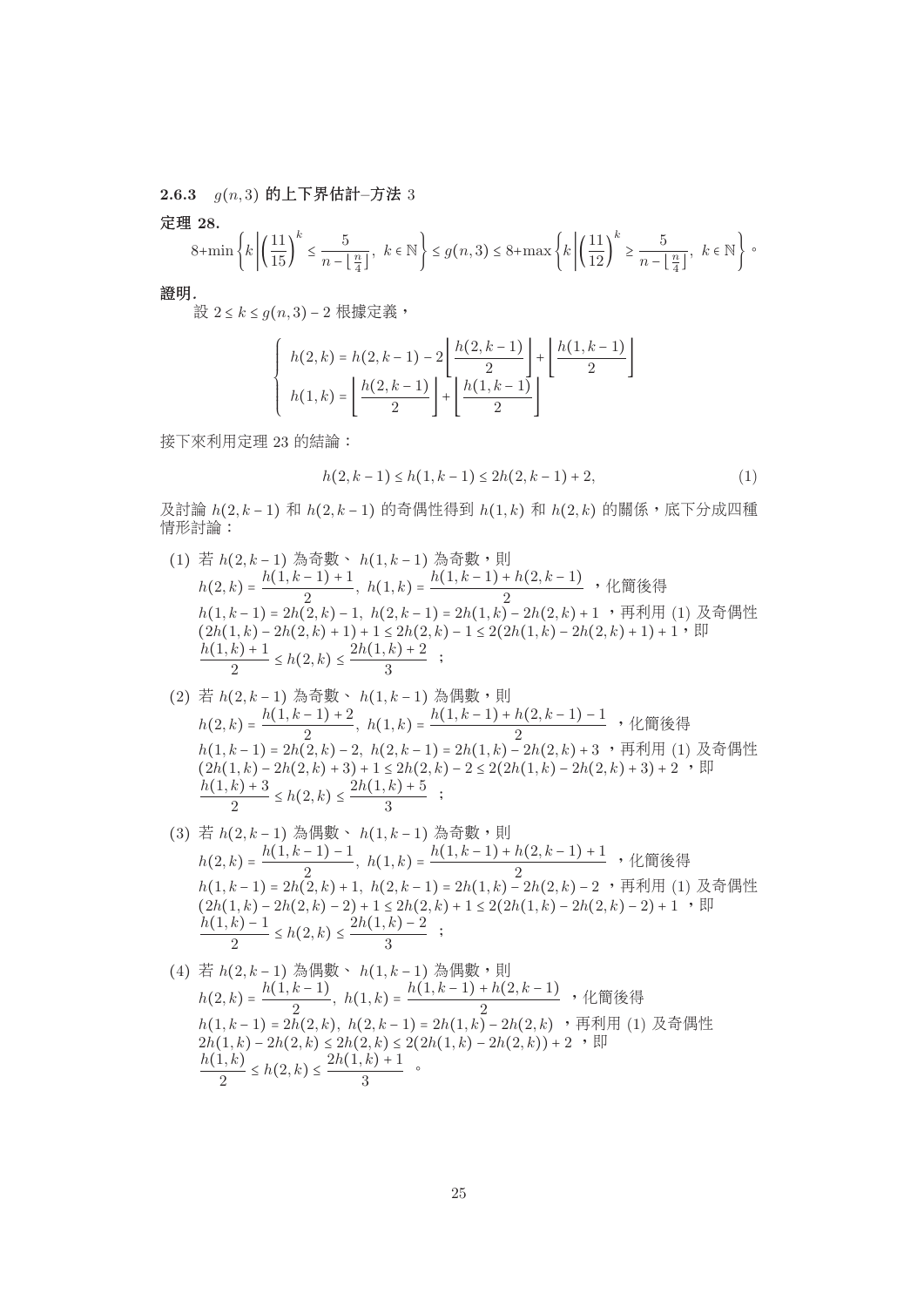$$
\hat{m} \triangleq (1) \sim (4) \quad \frac{h(1,k) - 1}{2} \quad \text{# } h(1,k) + h(2,k) = t \quad \text{# } \hat{m} \triangleq \frac{h(1,k+1) + h(2,k+1)}{2} = t - \left[ \frac{h(2,k)}{2} \right]
$$

因此,接下來計論 
$$
\left[ \frac{h(2,k)}{2} \right]
$$
的範国 :  
\n將  $h(1,k) = t - h(2,k)$ 代入  $\frac{h(1,k) - 1}{2} \le h(2,k) \le \frac{2h(1,k) + 5}{2}$ , 可化質為  
\n $\frac{t-1}{3} \le h(2,k) \le \frac{2t+5}{5}$   
\n計論  $h(2,k)$ 的奇個性可得  $\frac{t-4}{6} \le \left[ \frac{h(2,k)}{2} \right] \le \frac{2t+5}{10}$ , 代回

$$
h(1, k+1) + h(2, k+1) = t - \left\lfloor \frac{h(2, k)}{2} \right\rfloor
$$

可得

$$
\frac{8t-5}{10} \le h(1, k+1) + h(2, k+1) \le \frac{5t+4}{6}
$$
  
vd# t≥5, v m<sup>2</sup> m<sup>2</sup> h(1, k+1) + h(2, k+1) ∈ N, v

$$
\frac{11}{15}t \le h(1, k+1) + h(2, k+1) \le \frac{11}{12}t
$$

而

$$
h(1,2) + h(2,2) = n - \left\lfloor \frac{n}{4} \right\rfloor, \ h(1,g(n,3) - 6) + h(2,g(n,3) - 6) = 5
$$

 $h(1, k) + h(2, k) = t$ 

若利用

則

$$
\frac{11}{15}t \le h(1, k+1) + h(2, k+1) \le \frac{11}{12}t
$$

可得

$$
8 + \min\left\{k \left| \left(\frac{11}{15}\right)^k \leq \frac{5}{n - \left\lfloor \frac{n}{4} \right\rfloor}, \ k \in \mathbb{N} \right\} \leq g(n, 3) \leq 8 + \max\left\{k \left| \left(\frac{11}{12}\right)^k \geq \frac{5}{n - \left\lfloor \frac{n}{4} \right\rfloor}, \ k \in \mathbb{N} \right\} \right\}
$$

比較估算  $g(n, 3)$  的方法  $1 \cdot$  方法  $2 \pi$ 方法  $3 \cdot \pi$  可以發現定理  $25$  能得到最少的 可能性,但其使用範圍有  $n \geq 12$ 這樣的限制,而方法 2 和方法 3 的部分,定理 28 所得出的上界比定理 27 好的多,而下界的部分,定理 28 與定理 26 的結果是差不多<br>的。例加 a(100 3) , 以完理 95 得到 13 < a(100 3) < 90 ,以完理 96 和完理 97 可得 的。例如 g(100,3) , 以定理 25 得到 13 ≤ g(100,3) ≤ 29 ,以定理 26 和定理 27 可得<br>18 ≤ g(100,3) ≤ 78 ,而以完理 28 可得17 ≤ g(100,3) ≤ 30 。  $18 ≤ g(100, 3) ≤ 78$ , 而以定理 28 可得17 ≤  $g(100, 3) ≤ 39$ .